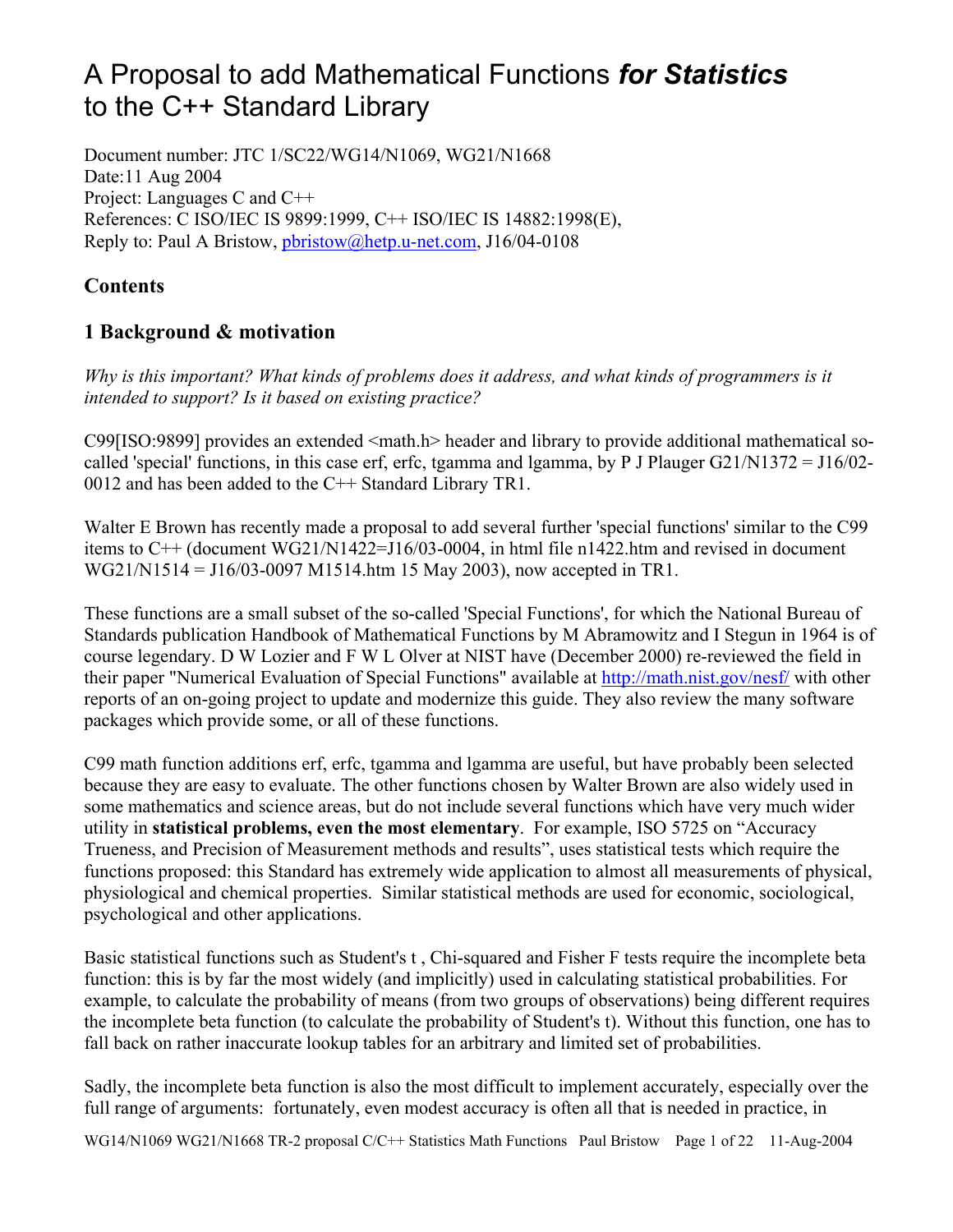contrast to other functions, like log and exp, where full machine accuracy is highly desirable. Other functions are generally quite straightforward, often derived simply from the incomplete beta function, and from the erf and gamma functions already proposed (at least for moderate, but acceptable, accuracy). Although the list of functions proposed below may appear long, many functions, for example, complements and inverses, are trivially derived from others.

Many implementations of these functions are found in most statistical and mathematical packages, for example, Matlab, MathCAD, Maple, Mathematica, Visual BASIC and GNU GSL. Lacking these functions, C or C++ and the Standard Library cannot conveniently be used when a statistical calculation is required, often at the end of some prior preprocessing of measured data. As a result, the only expedient solution is to use other tools instead, or some ugly hybrid of a statistical package and  $C/C+$  user-written subroutine. It is believed that the lack of these functions is significantly reducing the application of C and C++ to processing all types of measured data **by programmers whether novice or guru**.

The Cephes package by S Moshier is a good example of an example of **existing practice in C** with various precisions on several platforms (although it is strictly a C implementation and would require repackaging for C++ use). The implementation of Moshier caters for single, double 64-bit, 80-bit and 128 bit functions, showing that these functions are practicable for various  $C/C++$  floating-point representations, and provide useful accuracies. The NAG, IMSL, SGI and GNU Scientific Library also provide C libraries, but none a true C++ version. The recently released Numerical Recipes in C++ by Press et al does not really provide a full C++ implementation as described below because it is a barely modified transfer from the previous book Numerical Recipes in C. But it does provide an example of 'existing practice', and offers some discussion of the implementation options and, most usefully and popularly, practical guidance on how to use the functions: Perhaps a quarter of the book is devoted to functions proposed here. Of the above implementations, only Cephes has an entirely free license, but together they prove feasibility.

# **2 Impact on the C and C++ Standards**

This proposal is for pure additions to existing functions. It does not require any language changes. All the functions are well understood and both C, C++ (and FORTRAN and other language) implementations of many functions exist.

# **3 Design Decisions**

## **3.1 Implementation**

Although the full list of functions reviewed by D W Lozier and F W L Olver would be desirable in the long term, as Walter E Brown remarks in his proposal for some additional C++ headers for 'special functions', the implementation of all is a major task, and might seem daunting to implementers. But a well-established public domain C implementation by Moshier exists which could be used, without licensing difficulties, to allow commercial vendors to easy produce a working library. Other vendors may invest in providing more refined versions, improving accuracy, speed, validation and documentation.

Even modest implementations would still be extremely useful. Computing solely with 64-bit doubles would, at best, probably limit most results to much less than 16 decimal digit accuracy. For a simple implementation, the float and the long double overloads could just return this double result as far as possible. Other implementations might use long double to compute results which might be fully accurate at double precision. Where speed and space are critical, for example embedded systems, an

WG14/N1069 WG21/N1668 TR-2 proposal C/C++ Statistics Math Functions Paul Bristow Page 2 of 22 11-Aug-2004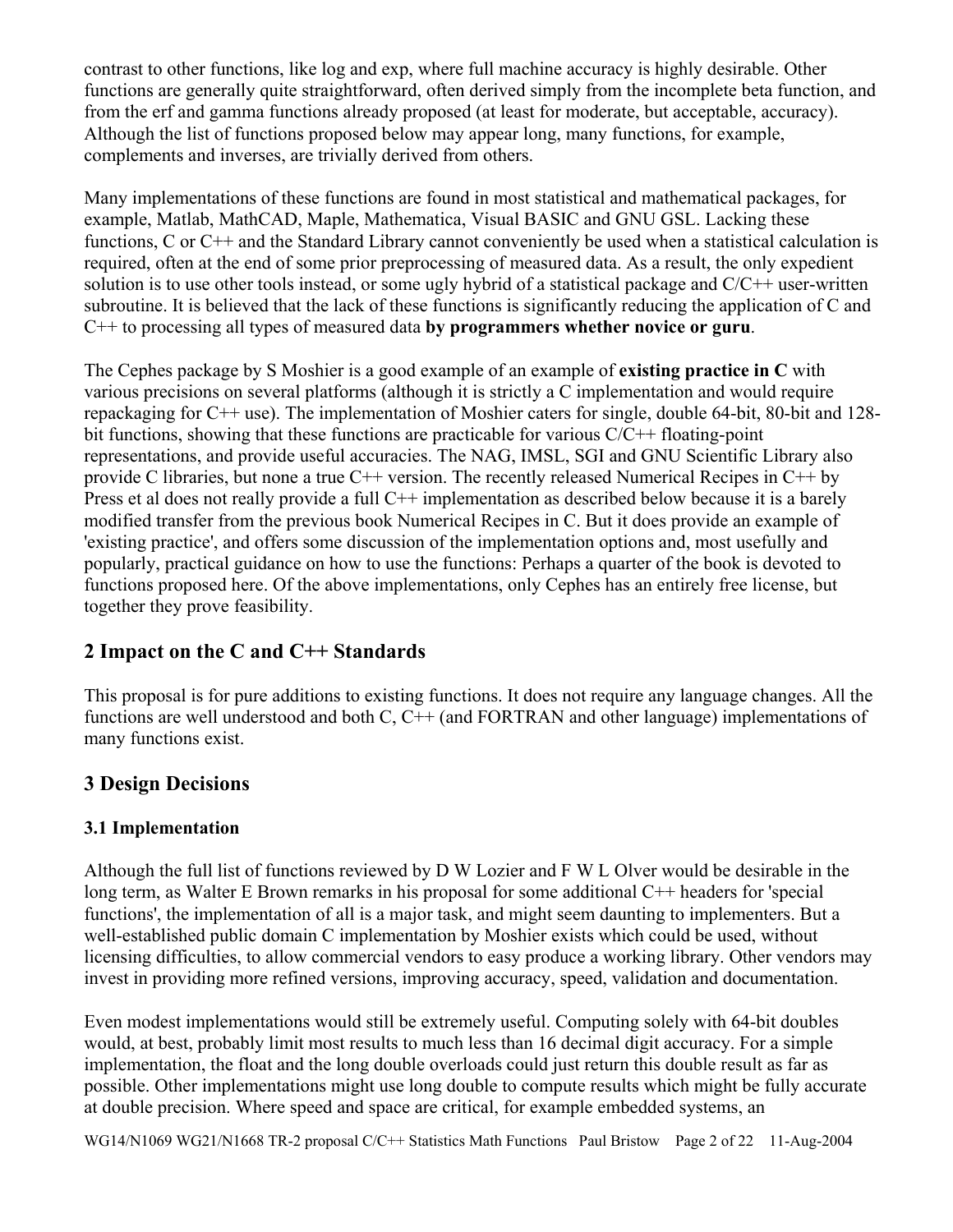implementation might compute using only 32-bit floats, and simply return these results for the other double and long double overloads, if required, accepting the limited accuracy.

# **3.2 Accuracy**

One of the major problems facing implementers is accuracy, especially in the asymptotic regions. Unlike some functions like cos and sin, it will be difficult to achieve accuracy close to a few 'epsilon' or 'ulp' for double, and especially for long double types. In general, it may be necessary to accept with the loss of several decimal digits accuracy, especially if it is necessary to balance computation speed with accuracy. But even 6 decimal digit accuracy would often be much better than current tables, often the accuracy of the 'reference' A&S publication.

Validation is also remains a significant problem. Testing with random values, as provided by Moshier, is informative but may be misleading too, for example failing to detect non-monotonicity when the algorithm changes method of calculation. There is a lack of sufficiently highly accurate (40 decimal digits), published and verified test values (even a few spot test values) particularly for more than 64-bit floating-point formats. So I believe it would be premature for the Standard to try to mandate accuracy (or speed) requirements in the Standard (especially when this has not yet been done for pow, exp and log!). But as observed by Kevin Lynch, **documentation on accuracy and speed** is indispensable, if a 'Quality of Implementation' matter.

The other design decisions are broadly the same as those discussed by Walter E Brown in his proposal for other mathematical functions.

## **3.3 Choice of functions**

The functions below are selected because they clearly have very wide utility. This collection would complete the collection of all the so-called 'special functions' which are of general utility. The name is misleading - many are of wider practical use than geometric functions like sin and cos (although of course many of the functions do, in turn, use these geometric functions).

Many of the functions are easily derived from, or closely related to those already proposed by Walter E Brown and C99 tgmath functions. It is not proposed that implementation of ALL functions would be mandatory. It is not proposed to mandate how unimplemented functions should be handled: for example, they could just be ignored, return and/or set an error code, or throw an exception.

## **3.4 Real only - Not complex?**

As with Walter Brown's proposal, complex arguments are much less important, much more problematic, and much more difficult to implement, and therefore are not proposed yet. All functions which have real or (preferably unsigned) integer parameter(s) and (corresponding type of) real result. On the other hand, there might be merit in defining the signatures of complex versions, even if they are not yet implemented.

## **3.5 Overload rather than template**

I support (reluctantly) and adopt Brown's rationale and proposals for choice of overloaded functions rather than function templates and for error codes rather than exceptions. This is a pragmatic decision and accepts that the advantages of a 'proper C++ solution' using exceptions etc. are outweighed by the costs of change and incompatibility with C. Exception throwing versions are not precluded.

WG14/N1069 WG21/N1668 TR-2 proposal C/C++ Statistics Math Functions Paul Bristow Page 3 of 22 11-Aug-2004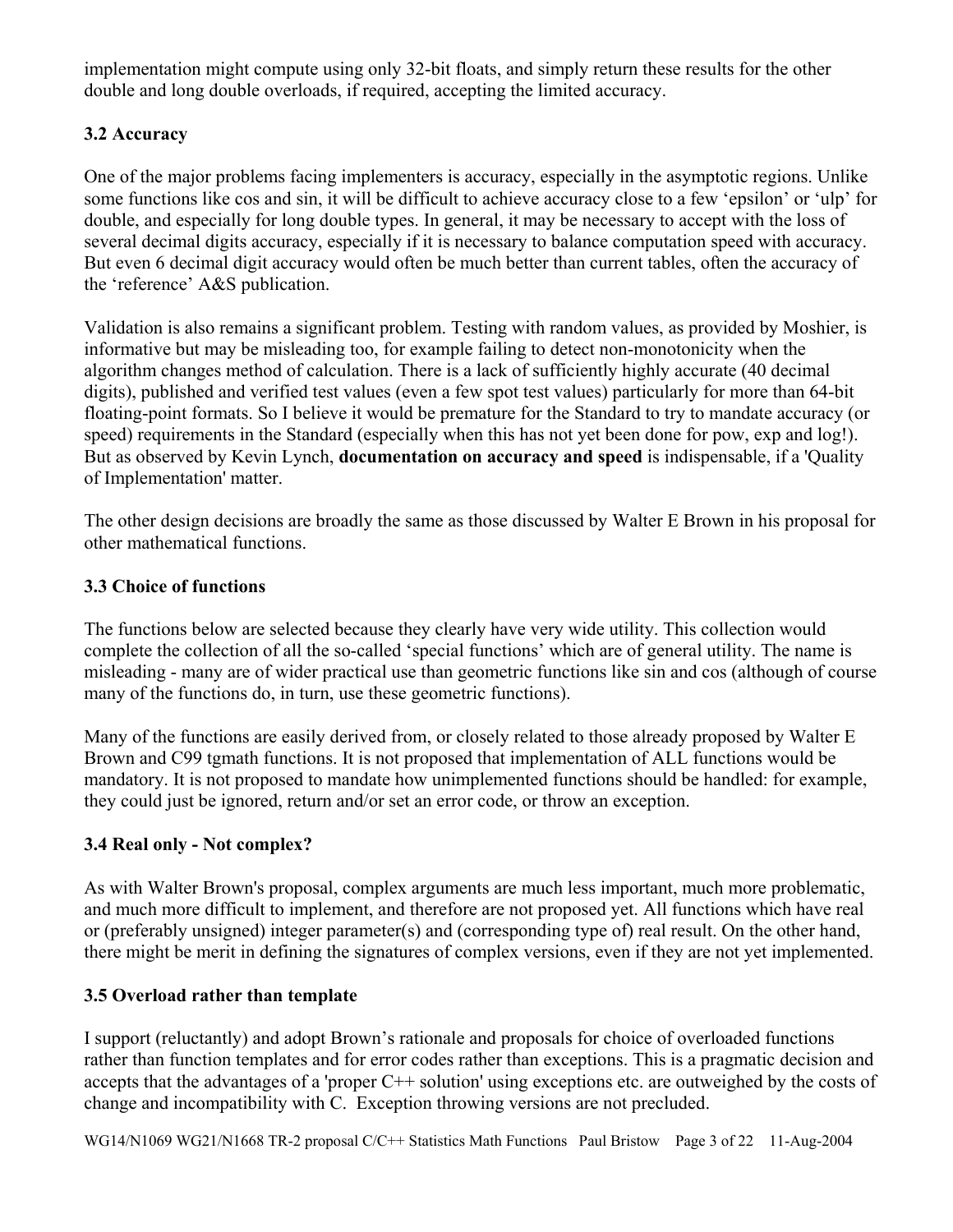## **3.6 Names**

The choice of names is necessarily contentious. The Standard Library conventions of all lower case and underscore as word separator is maintained. Where a C99 name exists, I have maintained it, despite what I feel are some most unfortunate choices. Long names are generally chosen, preferring clarity to curtness. Descriptive names are generally preferred over traditional cryptic single Greek-letter 'mathemations' names : with the rationale that these are most helpful to the more numerous less-specialist users, but will still be familiar to more mathematical users (who might otherwise prefer traditional abbreviated names). The name of function is first (to keep variants together in alphabetical lists), and variants like complement and inverse are differentiated by adding suffixes c or \_inv or \_c\_inv. The suffix '\_distribution' is be added where appropriate for a distribution function, but a preferred naming reflects the major statistical usage as probabilities and quantiles (previously, and perhaps still better known, as percentiles or percentage points). For example, the normal distribution function and its inverse are more helpfully (for statistics users) named as normal\_probability and normal\_quantile (implicitly with zero mean and unit standard deviation because this is simple and usually implicitly understood).

For example:

```
double normal_distribution (double z); // Normal distribution function. 
double normal_probability(double z); // Normal distribution probability. 
double normal_distribution_inv (double p); // Normal distribution function inverse. 
double normal_quantile(double p); // Normal distribution quantile or percentile.
```
For the convenience of statistical users, some functions will have more than one name, for example the C99 function erf is equivalent to normal\_distribution. Although this risks 'polluting' or at least 'cluttering' the C++ std namespace, in practice the compromise seems helpful to the many users to whom the erf name is unfamiliar.

## **3.7 unsigned integer parameters**

Where integer parameters are used, unsigned int is preferred for C++ (unlike existing C versions which use int). This will avoid spurious warnings about conversions between signed and unsigned. In some cases checks for negative parameters like degrees of freedom may be avoided (but sadly not checks that parameters are  $>$  0).

(If using unsigned integers precludes adoption in C libraries, then perhaps signed integers may be preferred, but for C++ unsigned integers do seem to be the 'Right Type').

Degrees of freedom are specified as double because non-integral degrees of freedom can have real meaning. Overloads for unsigned int are proposed as well, for example:

double students\_t (double df, double t); // Student's t with degrees of freedom as double. double students\_t (unsigned int df, double t); // with degrees of freedom as integer.

Of course, checks for negative degrees of freedom are required in the double case, but may not be necessary for unsigned integers.

## **3.8 Order of parameters**

The order of arguments is chosen as suggested by P J Plauger (N1502=03-0085 Proposed signature changes for special math functions in TR-1) placing the independent variable first permits C++ (only) to define sensible defaults for the remaining parameters.

WG14/N1069 WG21/N1668 TR-2 proposal C/C++ Statistics Math Functions Paul Bristow Page 4 of 22 11-Aug-2004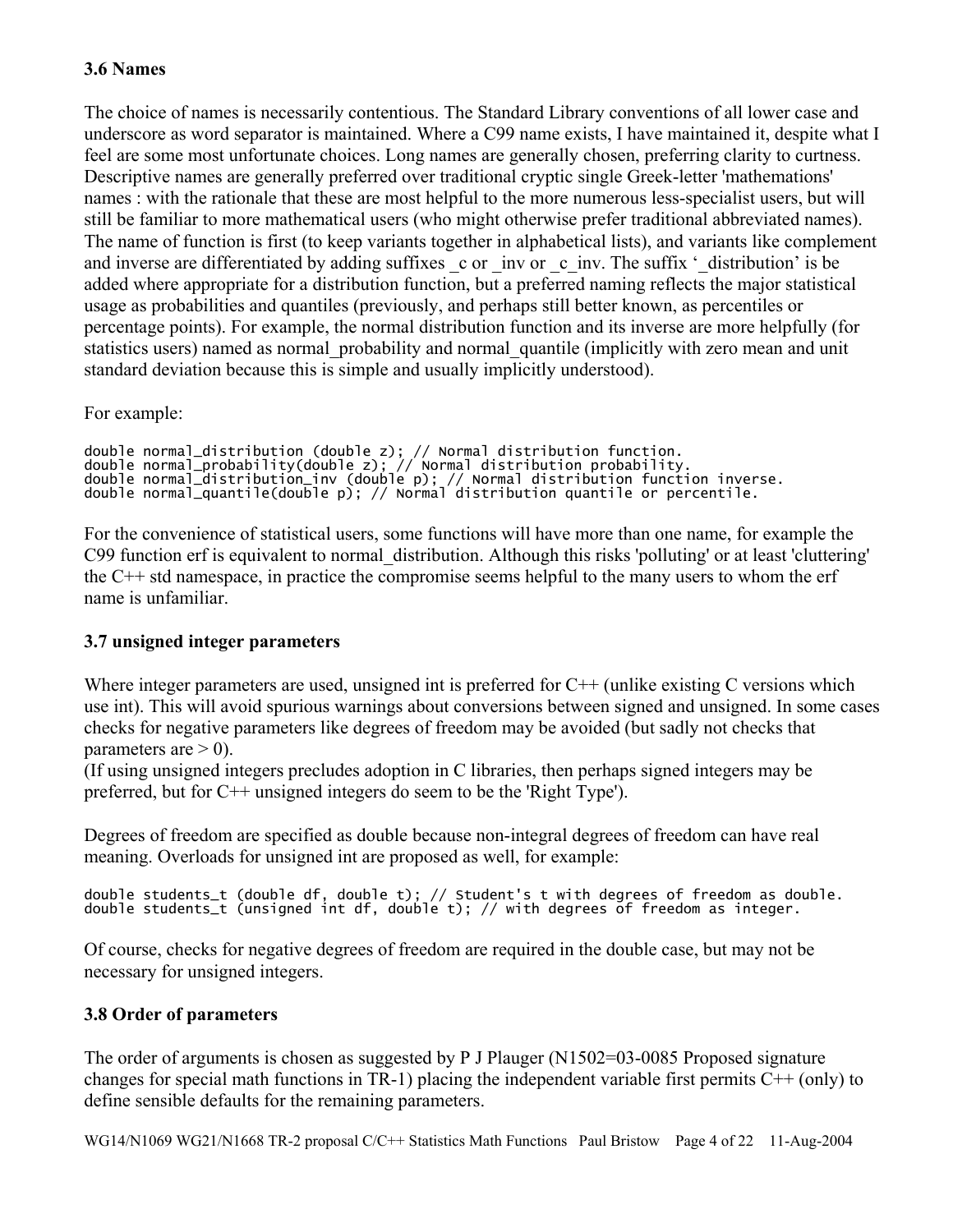## **3.9 Non-Central versions**

Non-central or asymmetric versions of Student's t and Chi-squared functions are not yet proposed because non-central functions are not widely used and much more difficult to implement. An additional parameter might be added with a default of zero, for example:

double students\_t (double df, double t, double noncentrality = 0); // Student's t with degrees of freedom as double, and optional non-centrality.

But a default zero requirement would preclude adoption into C99, so a function with a different name may be a better choice?

double students\_t\_a(double df, double t, double noncentrality); // Asymmetric Student's t with degrees of freedom as double, and non-centrality.

But definition of their signature might still be sensible.

## **3.10 C compatibility**

As suggested by P J Plauger (N1502, for C99 compatibility are approved for TR-1), it would make sense to define the float and long double \*f and \*l versions of all these functions in C++). And, of course, we should also add the overloads for these functions needed to match the argument promotion rules of the C99 generics. For example, riemann zeta(2) should call the double version of this function, not cause a compile-time ambiguity.

## **3.11 Extension to User defined Types**

Although this proposal only provides signatures for built-in floating point types, float, double and long double, there should be no difficulty in extending the signatures to cover User Defined Types(UDT). For example, higher accuracy versions might use some 128-bit software floating-point type or an arbitrary precision floating-point type. Or more complicated UDTs might provide more than different precision, for example: intervals (for example, Boost Interval library) or uncertain types, holding a confidence interval, degrees of freedom and distribution information about a measured value.

## **4 Functions**

List of Mathematical Functions considered essential for Statistics.

(To be inserted into Table 80 (clause 26)).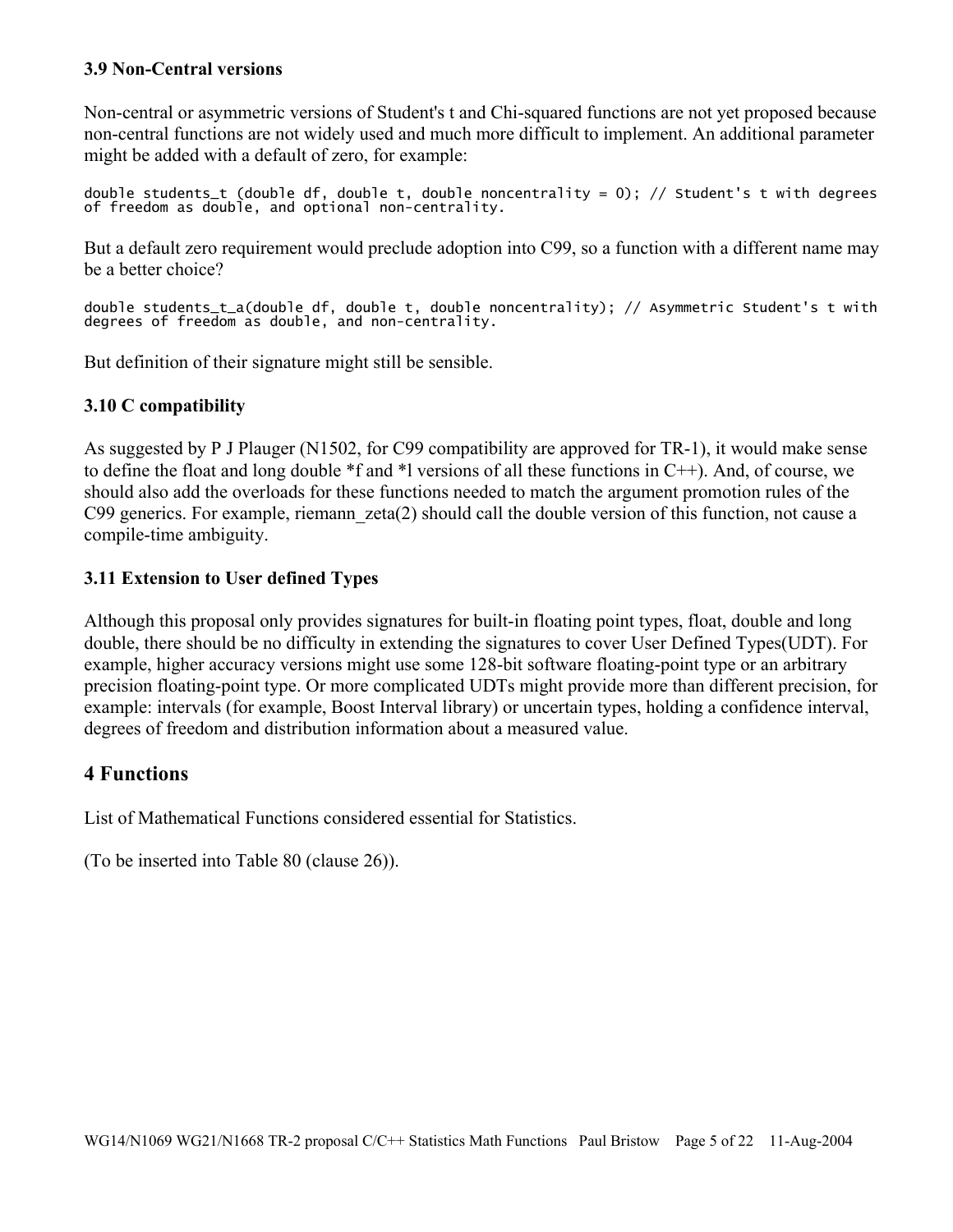# **26.x.1 Synopsis**

# **Mathematical 'special' functions**

(only double versions are shown, overloads for float and long double will also be provided).

double beta\_distribution(double a, double b, float x)); // Beta distribution function. double beta\_incomplete (double a, double b, double x); // Incomplete beta integral. double beta\_incomplete\_inv (double a, double b, double y); // Inverse of incomplete beta integral. double binomial (unsigned int k, unsigned int n, double p); // Binomial distribution function. double binomial\_c (unsigned int k, unsigned int n, double p); // Binomial distribution function complemented. double binomial\_distribution\_inv(unsigned int k, unsigned int n, double y); // Binomial distribution function inverse. double binomial\_neg\_distribution (unsigned int k, unsigned int n, double p); // Negative binomial distribution . double binomial\_neg\_distribution\_c (unsigned int k, unsigned int n, double p); // Negative binomial distribution complement. double binomial\_neg\_distribution\_inv (unsigned int k, unsigned int n, double p); // Inverse of negative binomial distribution. double chebyshev\_poly(double x, double\* coefficient, unsigned int n); // Evaluate Chebeshev polynomial. double chi\_sqr\_distribution(double df, double x); // Chi-squared distribution function. double  $chi$ <sup>-</sup>sqr<sup>-</sup>distribution<sup>-</sup>c(double df, double x); // Chi-squared distribution function complemented. double chi\_sqr\_distribution\_c\_inv(double df, double p); // Inverse of Chi-squared distribution function complemented. double digamma(double x); // psi or digamma function. double fisher\_distribution(unsigned int ia, unsigned int ib, double c); // Fisher F distribution. double fisher\_distribution\_c(unsigned int ia, unsigned int ib, double c); // Fisher F distribution complemented. double fisher\_distribution\_c\_inv(double dfn, double dfd, double y); // Inverse of complemented Fisher F distribution. double gamma\_distribution (double a, double b, double x); // Gamma probability distribution function. double gamma\_distribution\_c (double a, double b, double x); // Gamma probability distribution function complemented. double gamma\_incomplete (double a, double x); // Incomplete gamma function. double gamma\_incomplete\_c (double a, double x); // Incomplete gamma function complemented. double gamma\_incomplete\_inv (double a, double y0); // Inverse of incomplete gamma integral. double gamma\_incomplete\_c\_inv (double a, double y0); // Inverse of complemented incomplete gamma integral. double gamma (double x); // gamma function (or tgamma as in C99 math.h?) double lgamma (double x); // log gamma function name as C99. double normal\_distribution (double a); // Normal distribution function. double normal\_distribution\_inv (double a); // Inverse of normal distribution function. double poisson\_distribution (unsigned int k, double m); // Poisson distribution. double poisson\_distribution\_c(unsigned int k, double m); // Complemented Poisson distribution. double poisson\_distribution\_inv(unsigned int k, double y); // Inverse Poisson distribution. double students\_t (double df, double t); // Student's t. double students\_t\_inv (double df, double p); // Inverse of Student's t. double students\_t (unsigned int df, double t); // Student's t. double students\_t\_inv(unsigned int df, double p); // Inverse of Student's t.

## **Distribution function probabilities and quantiles**

double normal\_probability(double z); // Probability of quantile z.

double normal\_quantile(double p); // Quantile of probability p.

double students\_t\_probability(double t, double df, double ncp);// Probability of quantile.

double students\_t\_quantile(double p, double df, double ncp); // Quantile of probability p.

double chi\_sqr\_probability(double x, double df, double ncp); // Probability of quantile.

- double chi\_sqr\_quantile(double p, double df, double ncp); // Quantile of probability p.
- double beta\_probability(double x, double a, double b); // Probability of x, a, b.
- double beta\_quantile(double p, double a, double b); // Quantile of
- double fisher\_probability(double f, double dfn, double dfd, double ncp); // Probability of quantile.

double fisher\_quantile(double p, double dfn, double dfd, double ncp); // Quantile of probability p.

double binomial\_probability(double x, double n, double pr); // Probability of x.

WG14/N1069 WG21/N1668 TR-2 proposal C/C++ Statistics Math Functions Paul Bristow Page 6 of 22 11-Aug-2004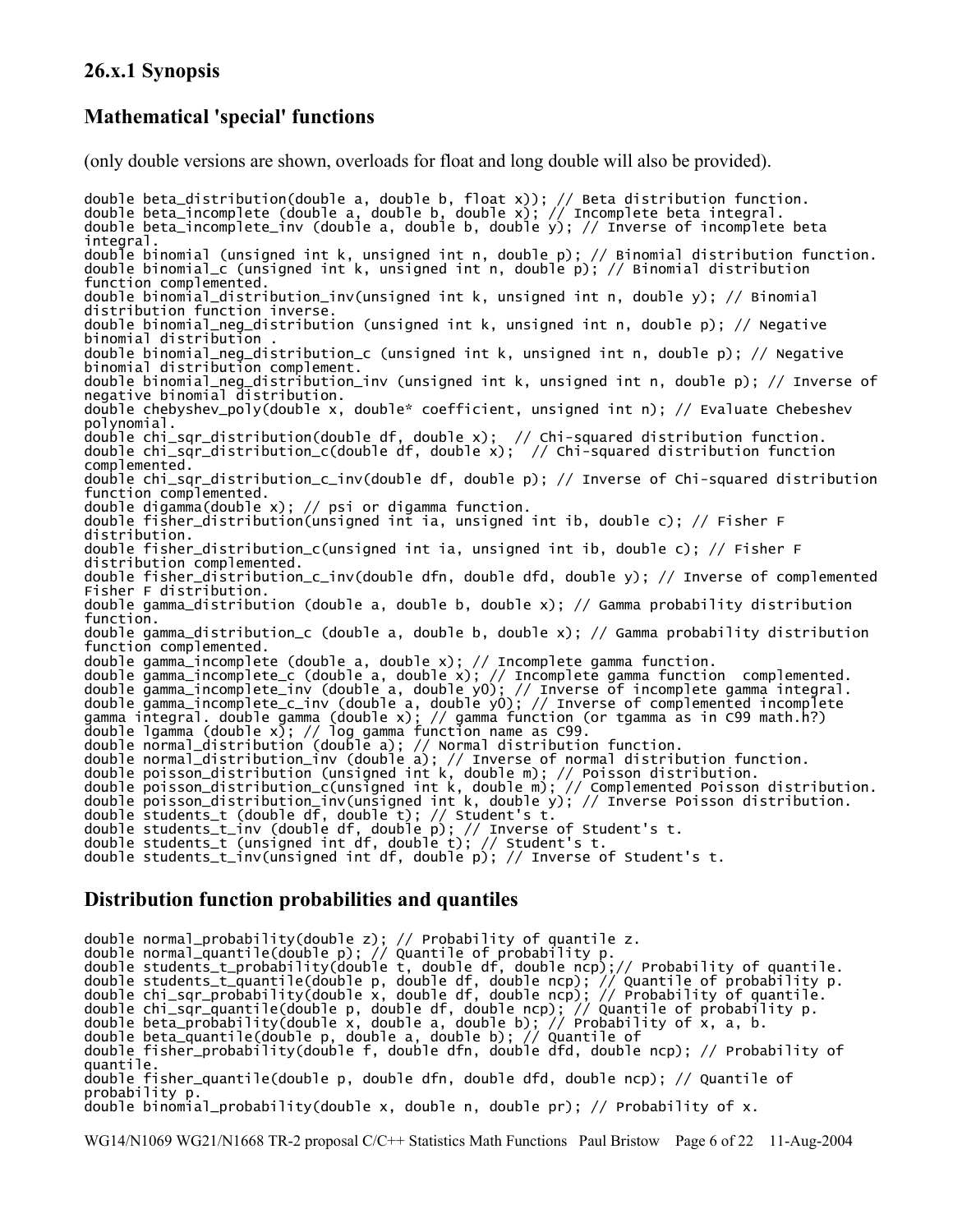```
unsigned int binomial_first(double p, unsigned int n, double r); // 1st k for probability >= p 
double neg_binomial_probability(double x, double n, double pr); // Probability of quantile. 
double poisson_probability(double x, double lambda); // Probability of quantile. 
double poisson_quantile(double p, double lambda); // Quantile of probability p. 
double gamma_probability(double x, double shape, double scale); // Probability of x. 
double gamma_quantile(double p, double shape, double scale); // Quantile of probability p. 
double smirnov_inv(int n, double p); // Exact Smirnov statistic.
```

```
double kolmogorov ( double ); // Kolmogorov statistic. 
double kolmogorov_inv (double p); // Kolmogorov statistic inverse.
```
Several functions included in C99 will be required (in overloaded C++ versions for float, double and long double precisions) as proposed by P J Plauger WG21/N1372 2002):

```
double beta(double x, double y); // beta function in C99. 
double cbrt (double x); // Cube root in C99. 
double log1p (double x); // log1p(x) = log(1+x) in C99. 
double exp1m (double x); // \exp(1(x)) = \exp(x) - 1 in C99.
double cos1m (double x); // cosm1(x) = cos(x) - 1 in C99.
double pow(double, int); // integral power in C99.
```
Since polynomial expansion is almost certain to be used in all implementations, it may be logical to require these (in overloaded versions for float, double and long double precisions) as provided by Walter Brown's proposal 26.x.7 Legendre polynomials legendre Pl and associated legendre Plm, and also perhaps similar Chebyshev polynomials.

For example:

Cephes C style Descriptions and names are given, abstracted from Stephen Moshier's Cephes 28 documentation http://www.moshier.net/ as an example of an existing well-established implementation.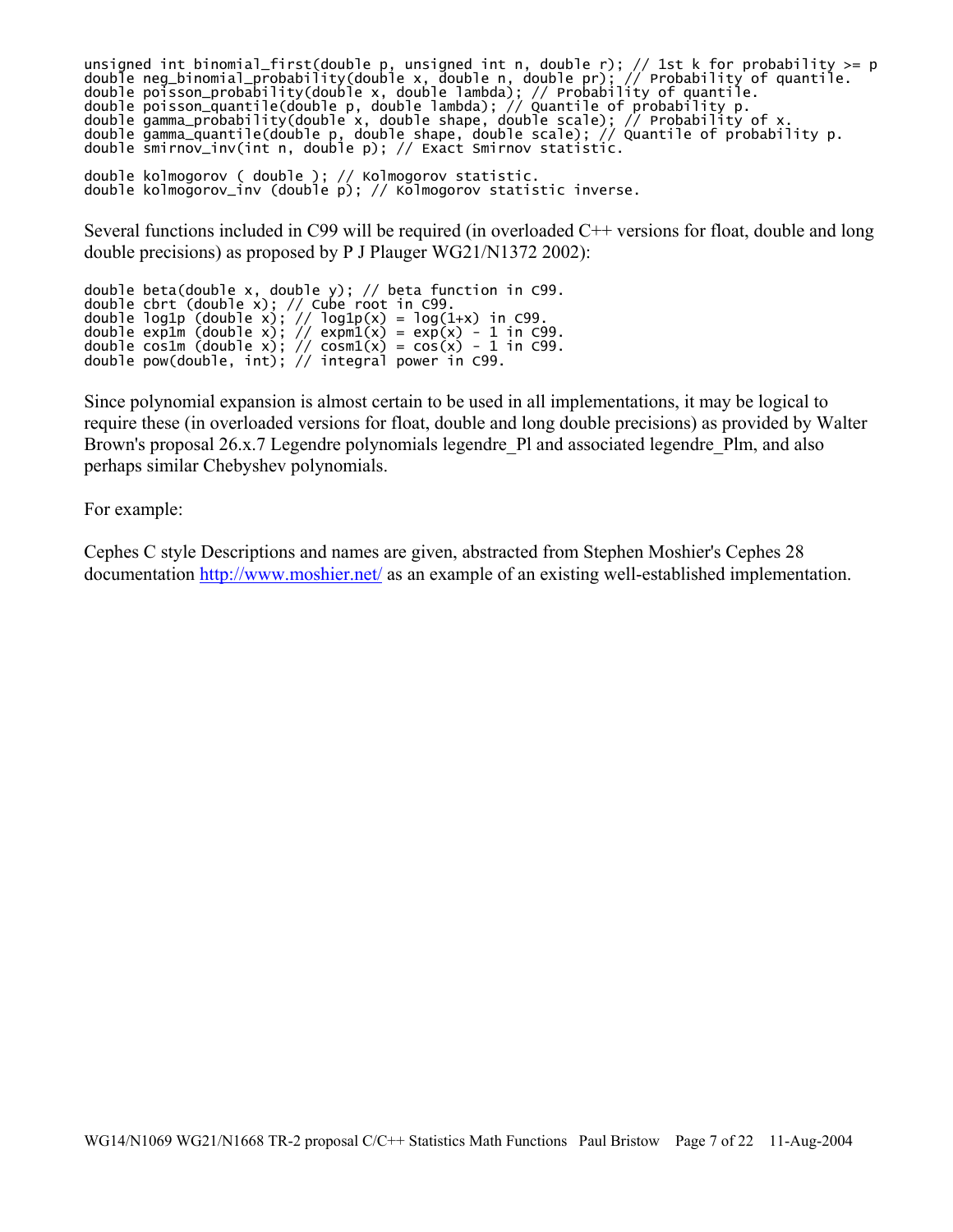# **Draft of Proposed Text**

(To be inserted into Table 80 (clause 26) after removal of references to Cephes which are temporarily included for convenience). Section numbers will also be required of course.

## **List of Mathematical Functions essential for Statistics.**

#### **Beta function**

Provided by Walter Brown Proposal 26.x19 as:

```
float beta(float x, float y): 
double beta(double x, double y); 
long double beta(long double x, long double y)
```
Cephes double  $a, b, y, beta()$ ;  $y = beta(a, b)$ 

Description:

$$
B(a,b) = \int_{0}^{1} t^{a-1} (1-t)^{b} dt
$$

$$
=\frac{\Gamma(a)\Gamma(b)}{\Gamma(a+b)}
$$

For large arguments, the logarithm of the function is evaluated using log gamma(), then exponentiated.

#### **Beta distribution**

```
float beta_distribution(float a, float b, float x); // Beta distribution function. 
double beta_distribution(double a, double b, float x)); // Beta distribution function. 
long double beta_distribution(long double a, long double b, float x)); // Beta distribution 
function.
```
Cephes double a, b, x, y, btdtr();  $y = btdtr(a, b, x)$ ;

Description:

Returns the area from zero to x under the beta density function which is given by

$$
p_x(x) = \frac{\Gamma(a+b)}{\Gamma(a)\Gamma(b)} x^{a-1} (1-x)^{b-1}
$$

The area from zero to x under the beta density is the integral:

$$
p(x) = \frac{\Gamma(a+b)}{\Gamma(a)\Gamma(b)} \int_0^x t^{a-1} (1-t)^{b-1} dt
$$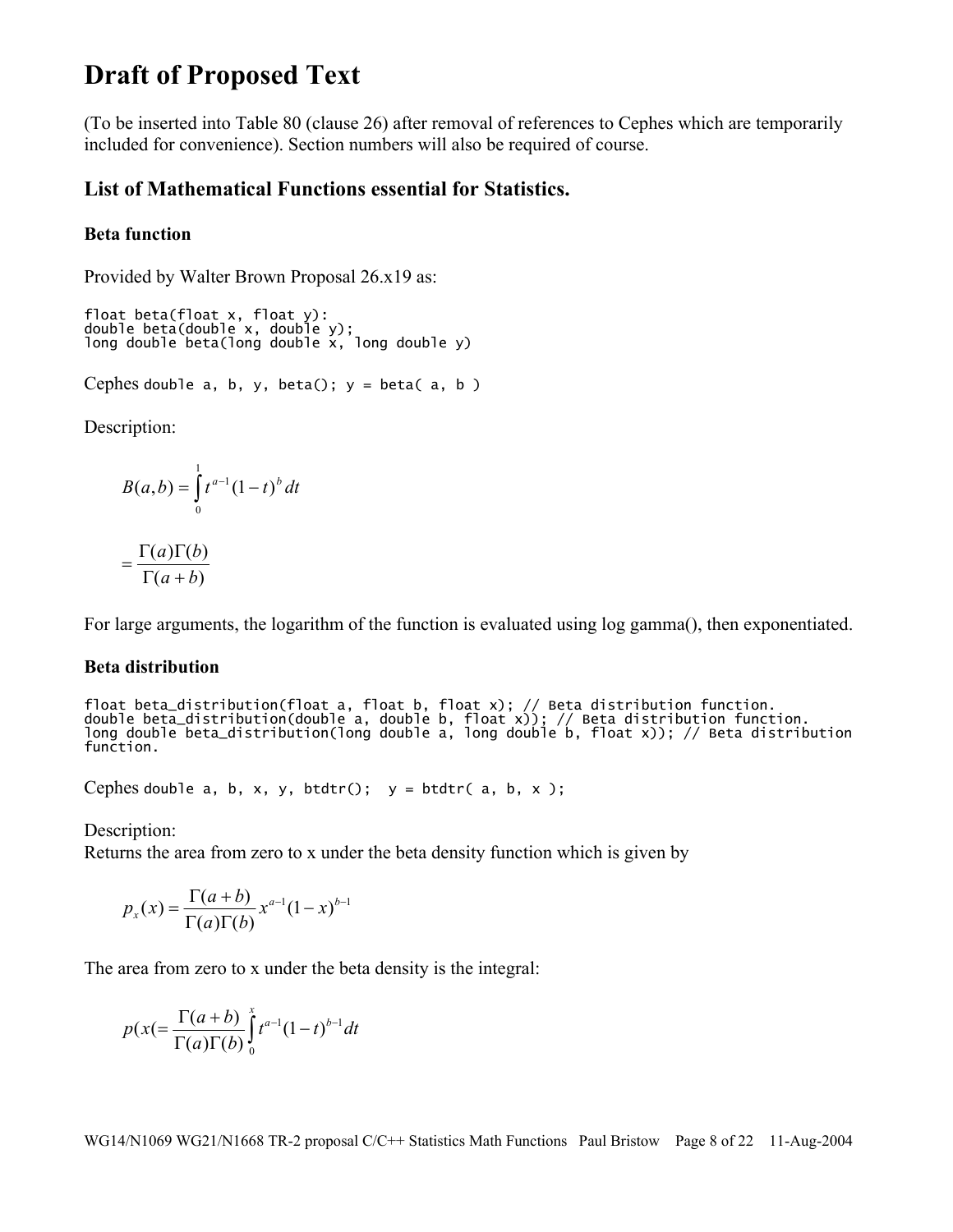The beta distribution function is identical to the incomplete beta integral function beta incomplete (a, b, x).

 $P(x) = I_x(a, b)$ 

The complemented function gives the area under the right tail of the distribution function:

$$
1 - P(1 - x) = 1 - I_x(a) = I_{1-x}(b, a)
$$

 $=$  beta incomplete ( b, a, x );

```
float beta_distribution_c(float a, float b, float x); // Beta distribution function 
complement. 
double beta_distribution_c(double a, double b, float x)); // Beta distribution function 
complement. 
long double beta_distribution_c(long double a, long double b, float x)); // Beta distribution 
function complement.
```
#### **Incomplete beta integral**

double beta\_incomplete (double a, double b, double x); // Incomplete beta integral. Cephes double a, b, x, y, incbet();  $y =$  incbet( a, b, x);

Description:

Returns incomplete beta integral of the arguments, evaluated from zero to x. The function is defined as:

$$
I_x(a,b) = \frac{\Gamma(a+b)}{\Gamma(a)\Gamma(b)} \int_0^x t^{a-1} (1-t)^{b-1} dt
$$

The domain of definition is  $0 \le x \le 1$ .

(In the Cephes implementation, a and b are restricted to positive values).

The integral from x to 1 may be obtained by the symmetry relation:

1 - incbet(a, b, x) = incbet(b, a, 1-x).

The integral is evaluated by a continued fraction expansion or, when b\*x is small, by a power series.

#### **Inverse of incomplete beta integral**

double beta\_incomplete\_inv (double a, double b, double y); // Inverse of incomplete beta integral. Cephes double  $a, b, x, y,$  incbi();  $x =$  incbi( $a, b, y$ );

Description: Given y, the function finds x such that beta incomplete inv (a, b, x ) = y. Performs interval halving or Newton iterations to find the root of beta incomplete inv  $(a,b,x) - y = 0$ .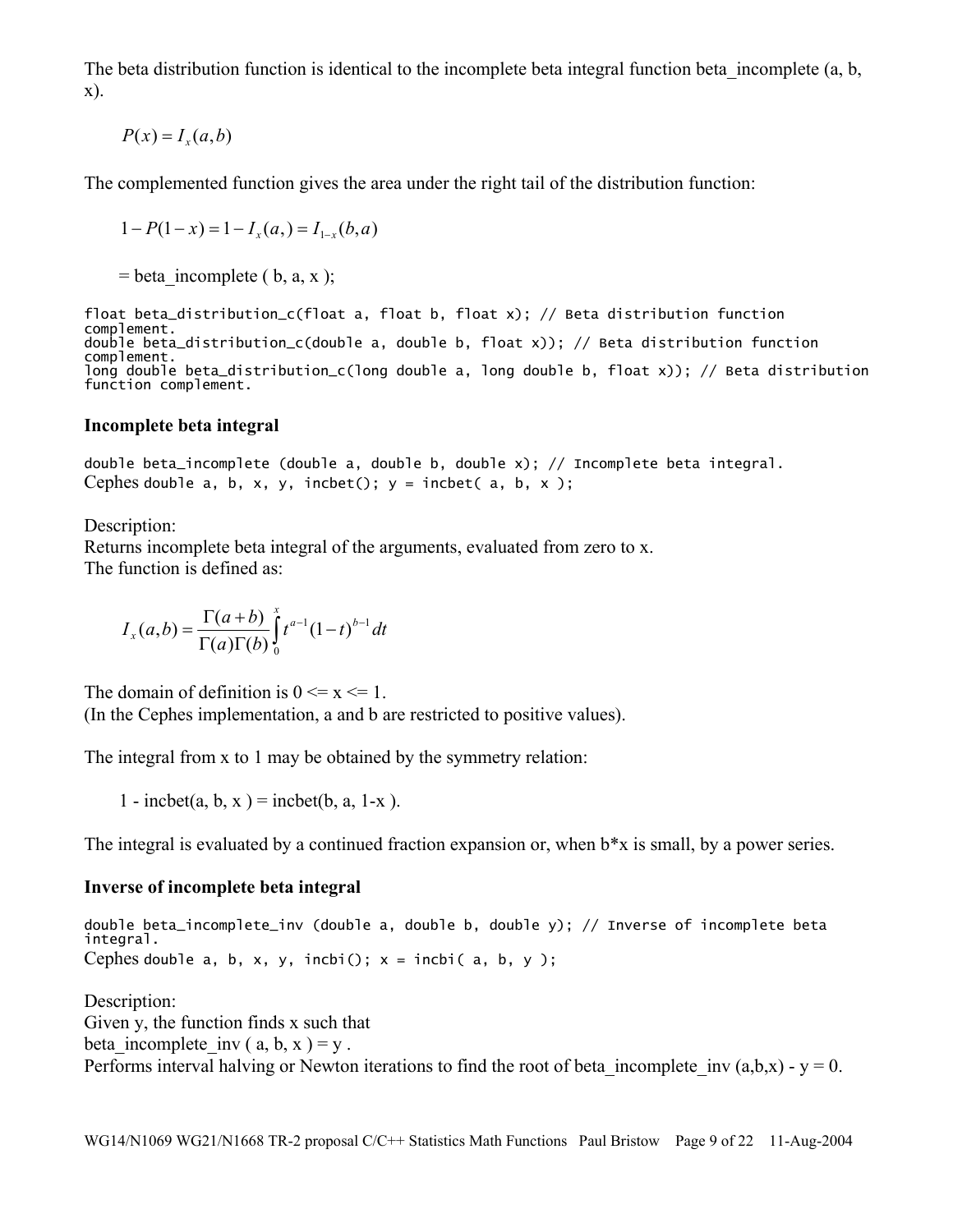#### **Binomial distribution**

float binomial (unsigned int k, unsigned int n, float p); // Binomial distribution function. double binomial (unsigned int k, unsigned int n, double p); // Binomial distribution function. long double binomial (unsigned int k, unsigned int n, long double p); // Binomial distribution function.

Cephes int k, n; double p, y, bdtr();  $y = b$ dtr( k, n, p);

Description:

Returns the sum of the terms 0 through k of the Binomial probability density:

$$
bdtr(k, n, p) = \sum_{j=0}^{k} {n \choose j} p^{j} (1-p)^{n-j}
$$
  
=  $I_{1-p}(n-k, k+1)$ 

The terms are not summed directly; instead the incomplete beta integral is employed, according to the formula:

 $y = bdt$  (k, n, p) = incbet(n-k, k+1, 1-p).

The arguments must be positive, with p ranging from 0 to 1.

#### **Complemented binomial distribution**

```
float binomial_c (unsigned int k, unsigned int n, float p); // Binomial distribution function 
complement. 
double binomial_c (unsigned int k, unsigned int n, double p); // Binomial distribution 
function complement. 
long double binomial_c (unsigned int k, unsigned int n, long double p); // Binomial 
distribution function complement.
```
Cephes int k, n; double p, y, bdtrc();  $y = bdt$ rc(k, n, p);

Description:

The complementary function returns the sum of the terms  $k+1$  through n of the Binomial probability density:

$$
bdtrc(k, n, p) = \sum_{j=k+1}^{n} {j \choose j} p^{j(1-p)^{n-j}}
$$

The terms are not summed directly; instead the incomplete beta integral is employed, according to the formula

 $y = bdt$ rc( k, n, p ) = incbet( k+1, n-k, p ).

The arguments must be positive, with p ranging from 0 to 1.

#### **Inverse binomial distribution**

WG14/N1069 WG21/N1668 TR-2 proposal C/C++ Statistics Math Functions Paul Bristow Page 10 of 22 11-Aug-2004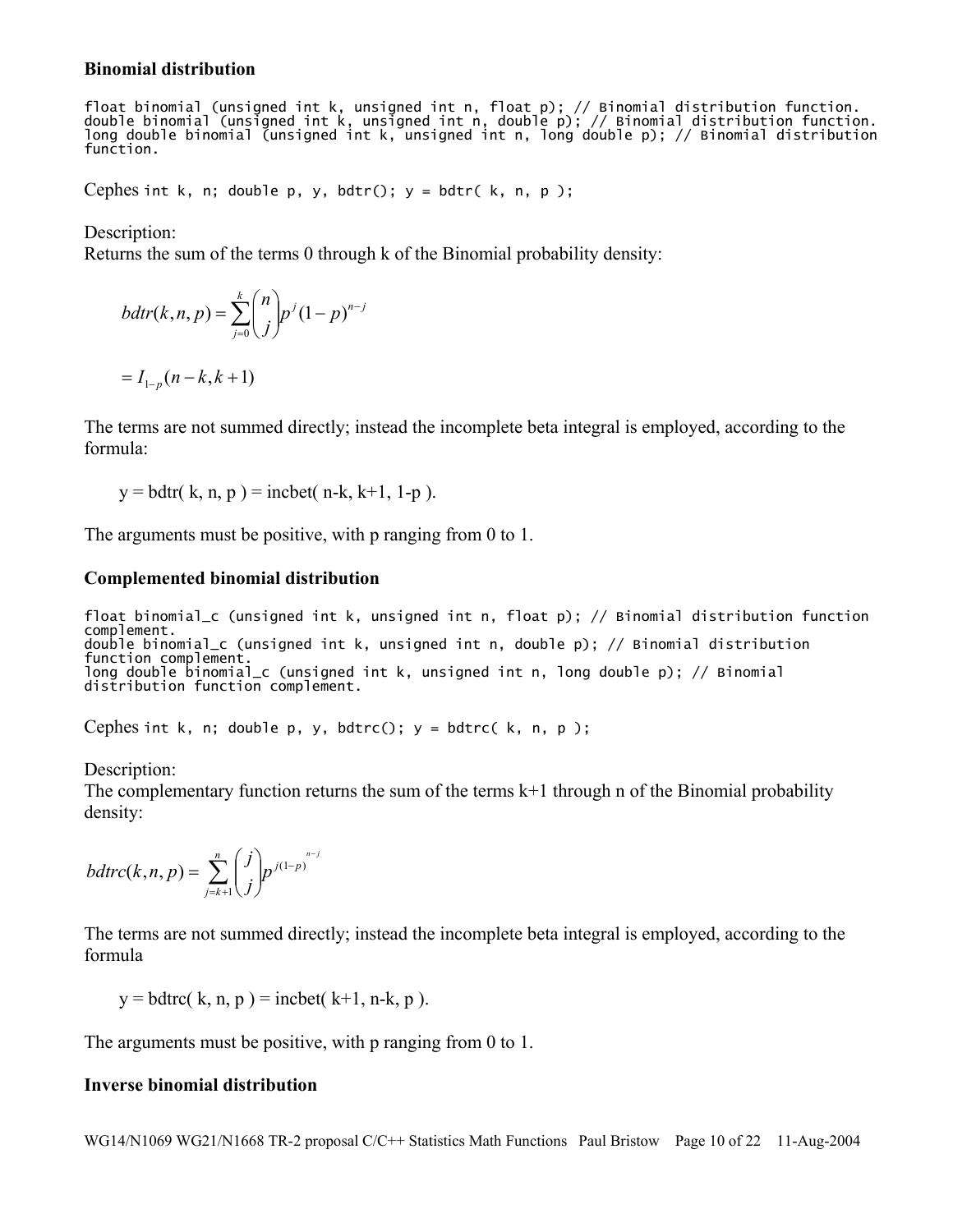float binomial\_distribution\_inv(unsigned int k, unsigned int n, float y); // Binomial distribution function inverse. double binomial\_distribution\_inv(unsigned int k, unsigned int n, double y); // Binomial distribution function inverse. long double binomial\_distribution\_inv(unsigned int k, unsigned int n, long double y); // Binomial distribution function inverse.

Cephes int k, n; double p, y, bdtri();  $p = b$ dtr( k, n, y );

Description:

Finds the event probability p such that the sum of the terms 0 through k of the Binomial probability density is equal to the given cumulative probability y.

This is accomplished using the inverse beta integral function and the relation

1 - p = incbi( n-k, k+1, y).

#### **Chi-square distribution**

double chi\_sqr\_distribution(double df, double x); // Chi-squared distribution function. Cephes double df, x, y, chdtr();  $y = chdr( df, x);$ 

Description:

Returns the area under the left hand tail (from 0 to x) of the Chi squared probability density function with v degrees of freedom.

$$
chdtr(df,x) = \frac{1}{2^{df/2}\Gamma(df/2)}\int_{0}^{x} t^{df/2-1}e^{-t/2}dt
$$

 $= P(df/2.x/2)$ 

where x is the Chi-square variable.

The incomplete gamma integral is used, according to the formula:

 $y = chdt(r, x) = igam(r/2.0, x/2.0)$ .

The arguments must both be positive.

#### **Complemented Chi-square distribution**

double chi\_sqr\_distribution\_c(double df, double x); // Chi-squared distribution function complemented. Cephes double v, x, y, chdtrc();  $y =$  chdtrc( v, x);

Description:

Returns the area under the right hand tail (from x to infinity) of the Chi squared probability density function with v degrees of freedom: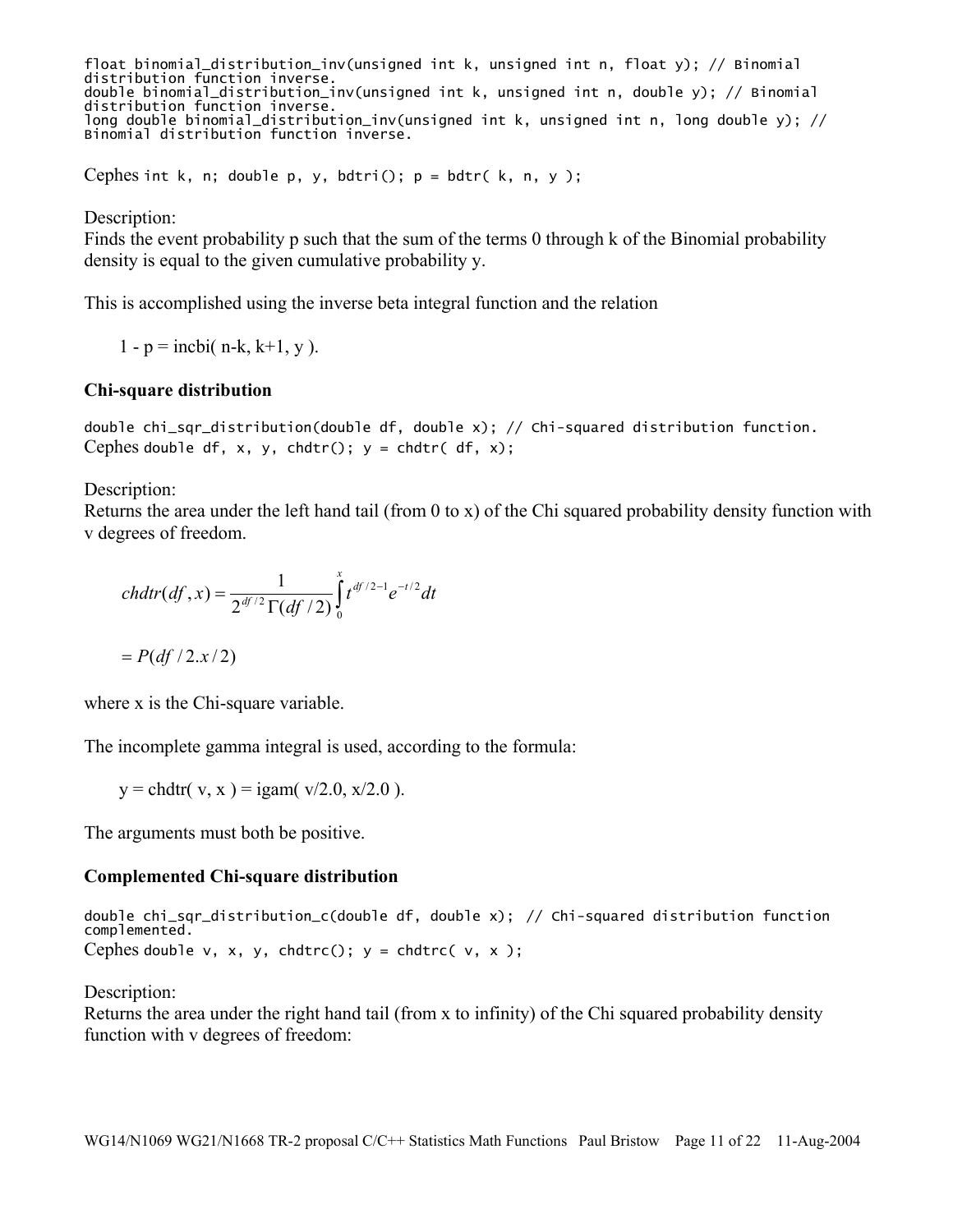$$
chdtr(df,x) = \frac{1}{2^{df/2}\Gamma(df/2)}\int_{x}^{\infty} t^{df/2-1}e^{-t/2}dt
$$

where x is the Chi-squared variable.

The incomplete gamma integral is used, according to the formula:

 $y = chdtr(v, x) = igame(v/2.0, x/2.0)$ 

The arguments must both be positive.

## **Inverse of complemented Chi-squared distribution**

double chi\_sqr\_distribution\_c\_inv(double df, double p); // Inverse of Chi-squared distribution function complemented. Cephes double df, x, y, chdtri();  $x = chdtri(df, y)$ ;

Description:

Finds the Chi-square argument x such that the integral from x to infinity of the Chi-squared density is equal to the given cumulative probability y.

This is accomplished using the inverse gamma integral function and the relation

 $x/2 = i$ gami( df/2, y );

## **F distribution**

```
double fisher_distribution(unsigned int ia, unsigned int ib, double c); // Fisher F 
distribution. 
Cephes int df1, df2; double x, y, fdtr(); y = fdr (df1, df2, x);
```
Description:

Returns the area from zero to x under the Fisher F density function (also known as Snedcor's density or the variance ratio density). This is the density of

$$
x = \frac{u_1}{u_2/df^2}
$$

where u and u2 are random variables having Chi square distributions with df1 and df2 degrees of freedom, respectively.

The left tail area from 0 to x under the F density is:

$$
fdtr(df1,df2,F) = I_w(df1/2,df2/2)
$$

where

$$
W = \frac{df1F}{df2 + df1F}
$$

WG14/N1069 WG21/N1668 TR-2 proposal C/C++ Statistics Math Functions Paul Bristow Page 12 of 22 11-Aug-2004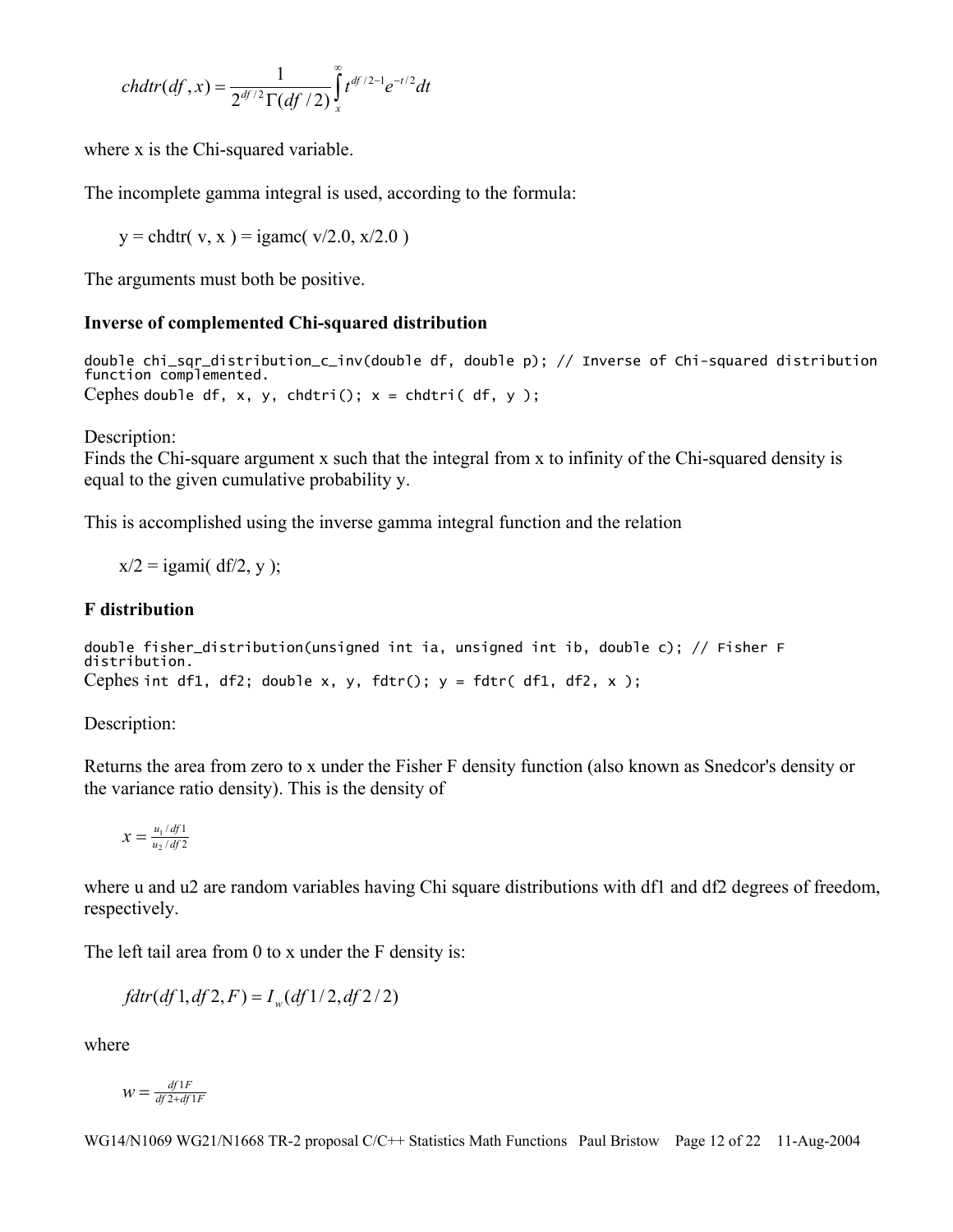The incomplete beta integral is used, according to the formula

 $P(x) = incbet(df_1/2, df_2/2, df_1 \cdot x/(df_2 + df_1 \cdot x))$ 

The arguments a and b are greater than zero, and x is non-negative.

#### **Complemented F distribution**

double fisher\_distribution\_c(unsigned int ia, unsigned int ib, double c); // Fisher F distribution complemented. Cephes int df1, df2; double x, y, fdtrc();  $y = fdrcc(df1, df2, x)$ ;

Description:

Returns the right tail area from x to infinity under the F density function (also known as Snedecor's density or the variance ratio density).

$$
1 - P(x) = 1/B(a,b) \int_{x}^{\infty} t^{(a-1)} (1-t)^{b-1} dt
$$

The incomplete beta integral is used, according to the formula:

 $P(x) = incbet(df_2 / 2, df_1 / 2, (df_2 / (df_2 + df_1 \cdot x))$ 

$$
fdtrc(d_1, d_2, F) = I_v(d_1/2, d_2/2)
$$

where

$$
\nu = \frac{d_2}{d_2 + d_1 F}
$$

#### **Inverse of F distribution**

double fisher\_distribution\_inv(double dfn, double dfd, double y); // Inverse of Fisher F distribution.

Description:

Finds the F density argument x such that the integral from zero to x (left tail) of the F density is equal to the given probability p.

This is accomplished using the inverse beta integral function and the relations

$$
z = incbi(df1/2, df2/2, p)
$$

$$
x = df2 \cdot z/(df1 \cdot (1-z))
$$

Probability p must be  $>$  zero and p  $\le$ =unity.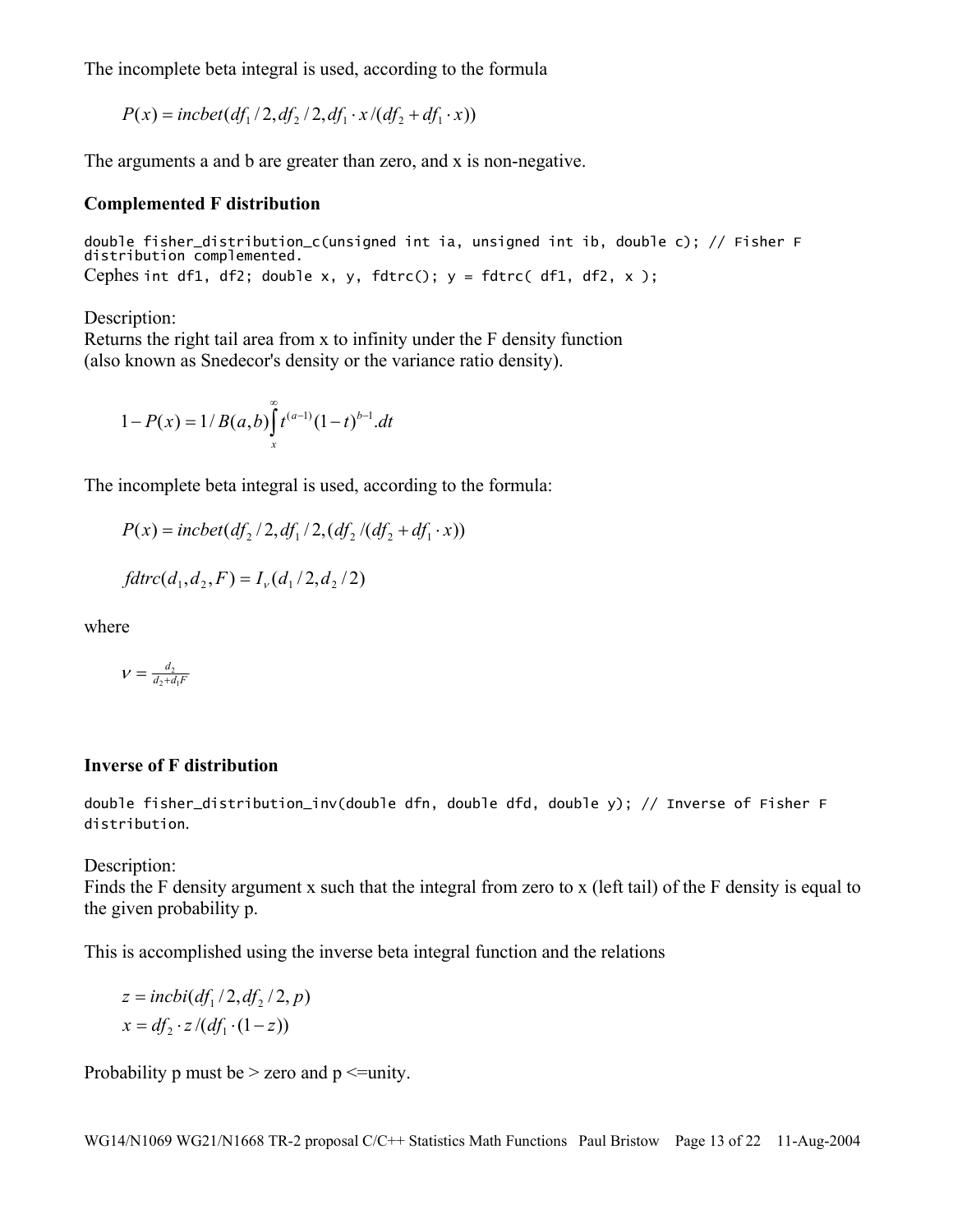## **Inverse of complemented F distribution**

double fisher\_distribution\_c\_inv(double dfn, double dfd, double y); // Inverse of complemented Fisher F distribution. Cephes int df1, df2; double x, p, fdtrci();  $x = fdrrci(df1, df2, p)$ ;

Description:

Finds the F density argument x such that the integral from x to infinity (right tail) of the F density is equal to the given probability p.

This is accomplished using the inverse beta integral function and the relations

 $x = df_2(1-z)/(df_1 \cdot z)$  $z = incbi(df_2 / 2, df_1 / 2, p)$ 

## **Gamma function**

double gamma (double x); // gamma function (or tgamma in C99 math.h) Cephes double x, y, gamma();  $y =$  gamma( $x$ );

Description:

$$
\Gamma(x) = \int_{0}^{\infty} e^{-t} t^{x-1} dt
$$

Returns gamma function of the argument. The result is correctly signed, and the sign (+1 or -1)

Arguments  $|x| \le 34$  are reduced by recurrence and the function approximated by a rational function of degree 6/7 in the interval (2,3). Large arguments are handled by Stirling's formula. Large negative arguments are made positive using a reflection formula. See also lgamma.

## **Natural logarithm of gamma function**

double lgamma (double x); // log gamma function as C99. Cephes double x, y, lgam(); extern int sgngam;  $y =$  lgam( $x$ );

Description:

Returns the base e (2.718...) logarithm of the absolute value of the gamma function of the argument. Cephes returns a sign (+1 or -1) of the gamma function in a global (extern) variable named sgngam, but this is not provided by the C99 or C++equivalents.

For arguments greater than 13, the logarithm of the gamma function is approximated by the logarithmic version of Stirling's formula using a polynomial approximation of degree 4. Arguments between -33 and +33 are reduced by recurrence to the interval [2,3] of a rational approximation. The cosecant reflection formula is employed for arguments less than -33.

## **Gamma distribution function**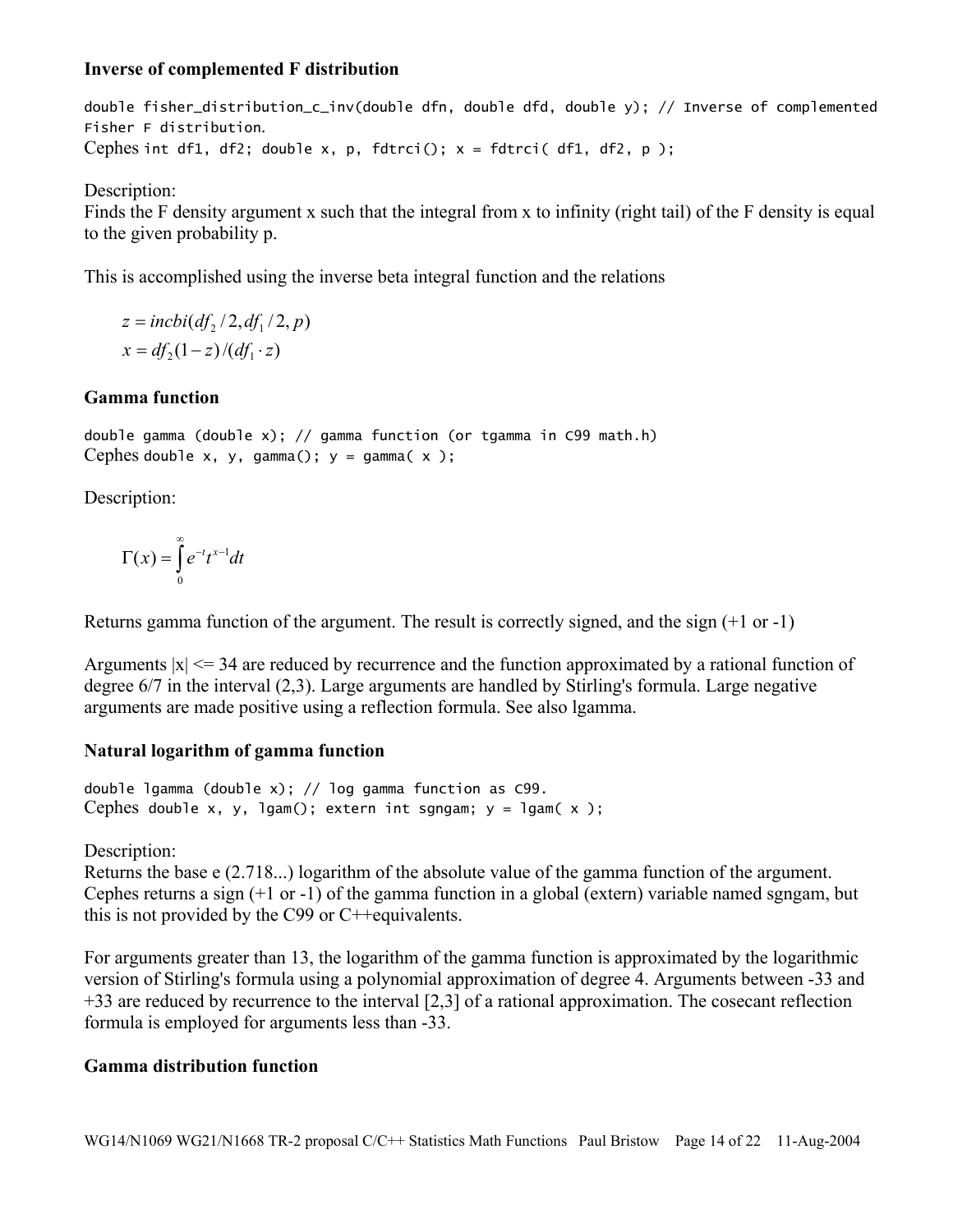double gamma\_distribution (double a, double b, double x); // Gamma probability distribution function. Cephes double a, b, x, y, gdtr();  $y = gdr(a, b, x)$ ;

Description:

Returns the integral from zero to x of the gamma probability density function:

$$
gdtr(a,b,x) = \frac{a^b}{\Gamma(b)}\int_0^x t^{b-1}e^{-at}dt
$$

The incomplete gamma integral is used, according to the relation

$$
y = i \text{gam}(b, ax)
$$

#### **Complemented gamma distribution function**

double gamma\_distribution\_c (double a, double b, double x); // Gamma probability distribution function complemented. Cephes double a, b, x, y, gdtrc();  $y = g$ dtrc( a, b, x);

Description:

Returns the integral from x to infinity of the gamma probability density function:

$$
gdtr(a,b,x) = \frac{a^b}{\Gamma(b)}\int_x^{\infty} t^{b-1}e^{-at}dt
$$

The incomplete gamma integral is used, according to the relation:

 $y = ig$ *amc*(*b*, $a \cdot x$ )

#### **Incomplete gamma integral**

double gamma\_incomplete (double a, double x); // Incomplete gamma function. Cephes double  $a, x, y, i$ gam();  $y = i$ gam( $a, x$ );

Description: The function is defined by

$$
P(a, x) = \frac{1}{\Gamma(a)} \int_{0}^{x} e^{-t} t^{a-1} dt
$$

$$
= \frac{x^{a} e^{-x}}{\Gamma(a+1)} F_{1}(1, a+1, x)
$$

Where  $F_1$  is the confluent hypergeometric function.

WG14/N1069 WG21/N1668 TR-2 proposal C/C++ Statistics Math Functions Paul Bristow Page 15 of 22 11-Aug-2004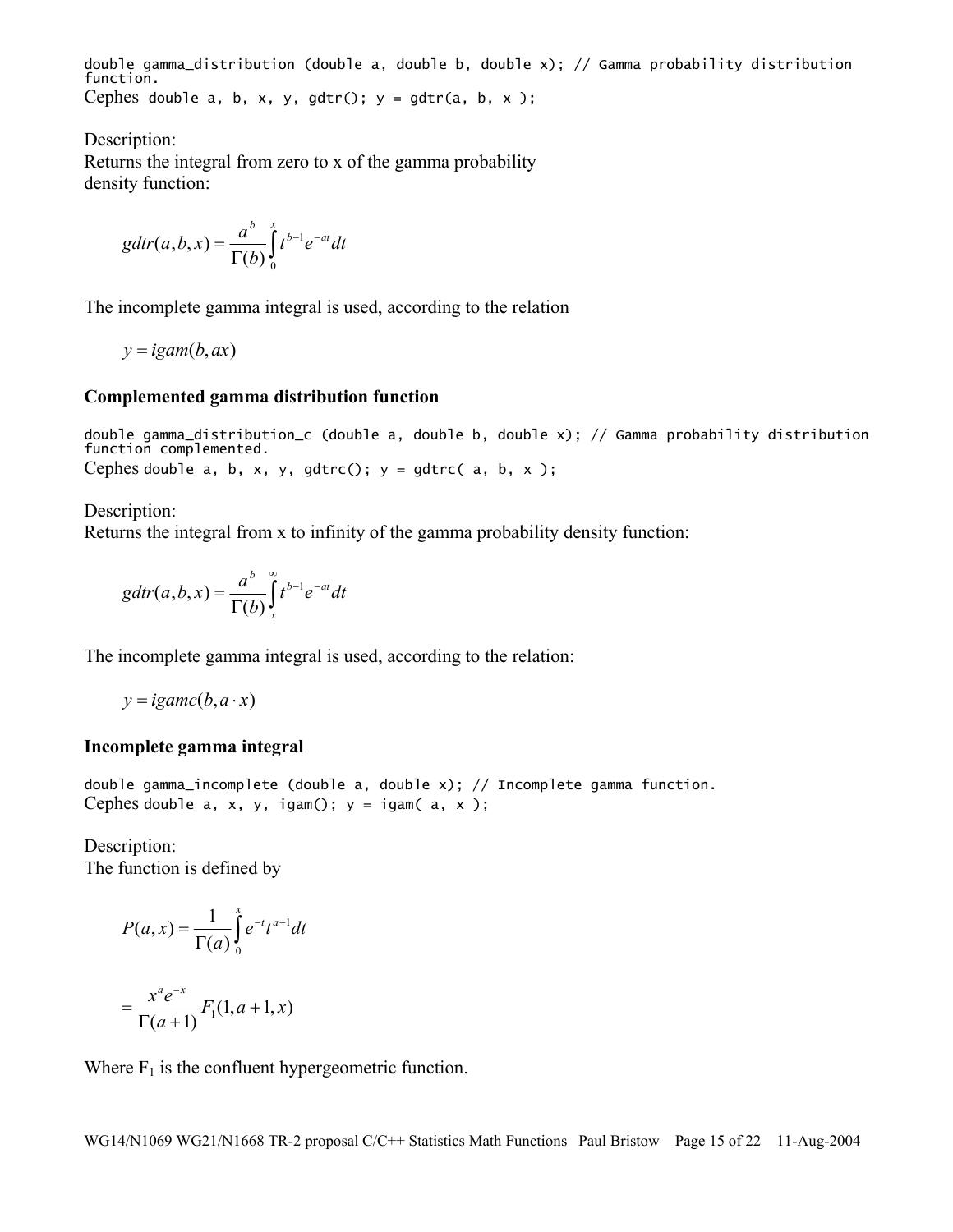Both arguments a and x must be positive. The integral is evaluated by either a power series or continued fraction expansion, depending on the relative values of a and x.

## **Complemented incomplete gamma integral**

double gamma\_incomplete\_c (double a, double x); // Incomplete gamma function complemented. Cephes double a, x, y, igamc();  $y = i$ gamc( a, x);

Description: The function is defined by

 $i\text{game}(a, x) = 1 - i\text{gam}(a, x)$ 

 $P^*(a, x) = 1 - P(a, x)$ 

Both arguments a and x must be positive. The integral is evaluated by either a power series or continued fraction expansion, depending on the relative values of a and x.

#### **Inverse of complemented incomplete gamma integral**

double gamma\_incomplete\_c\_inv (double a, double y0); // Inverse of complemented incomplete gamma integral. Cephes double  $a, x, p, i$ gami();  $x = i$ gami( $a, p$ );

Description: Given p, the function finds x such that

 $i\text{game}(a, x) = p$ 

This can be accomplished starting with the approximate value 3

 $x = a \cdot t$ 

where

$$
t = 1 - d - n \, \text{d}tri(p) \cdot \sqrt{d}
$$

and

 $d = 1/9 \cdot a$ 

and performing Newton iterations to find the root of igamc(a,x) -  $p = 0$ .

#### **Negative binomial distribution**

```
double binomial_neg_distribution (unsigned int k, unsigned int n, double p); // Negative 
binomial distribution . 
Cephes int k, n; double p, y, nbdtr(); y = nbdtr(k, n, p);
```
WG14/N1069 WG21/N1668 TR-2 proposal C/C++ Statistics Math Functions Paul Bristow Page 16 of 22 11-Aug-2004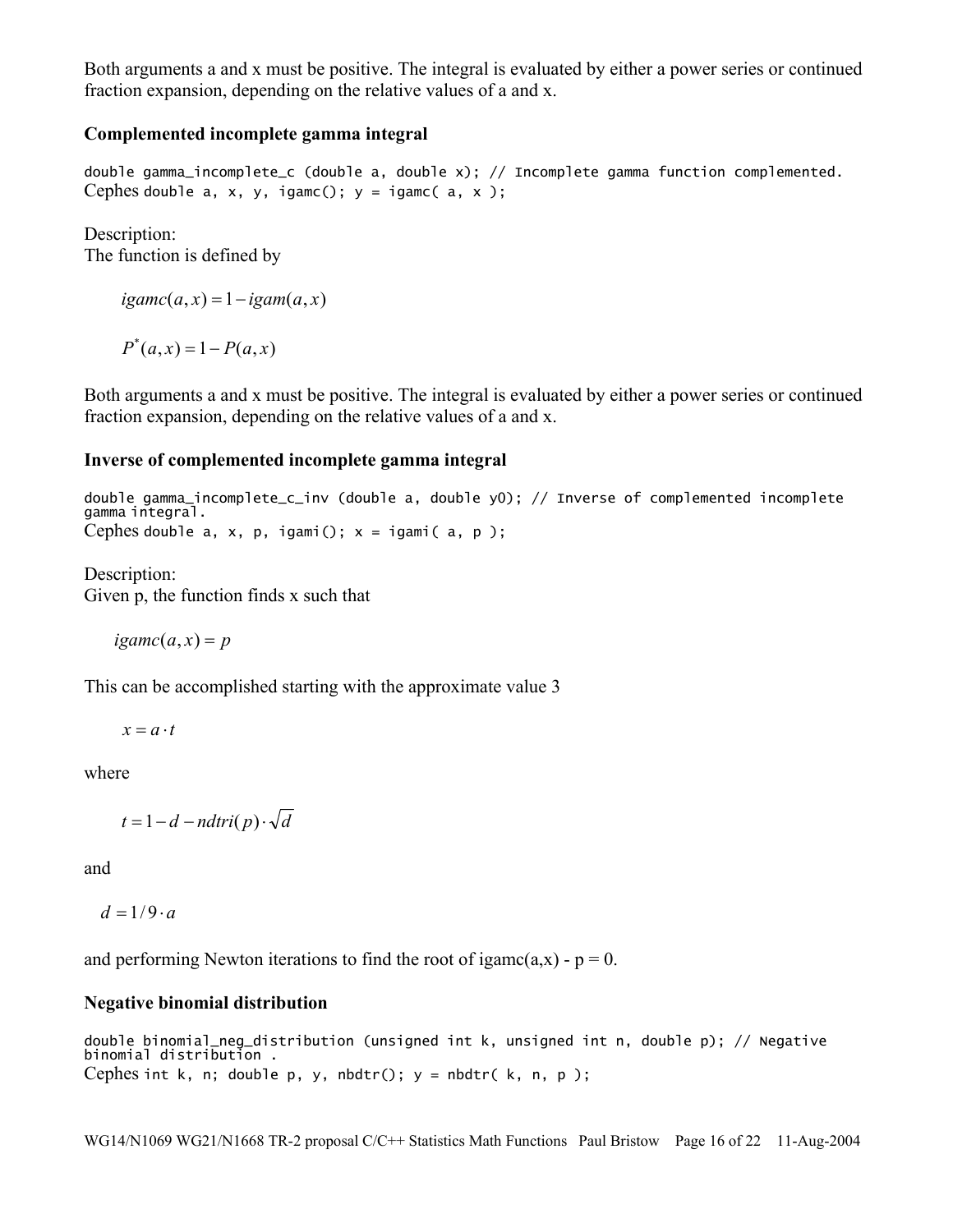Description:

Returns the sum of the terms 0 through k of the negative binomial distribution:

$$
nbdtr(k, n, p) = \sum_{j=0}^{k} {n+j-1 \choose j} p^{n} (1-p)^{j}
$$

In a sequence of Bernoulli trials, this is the probability that k or fewer failures precede the nth success.

The terms are not computed individually; instead the incomplete beta integral is employed, according to the formula

 $y = nbdtr(k, n, p) = incbet(n, k+1, p)$ 

The arguments k and n must be positive, with p ranging from 0 to 1.

#### **Complemented negative binomial distribution**

double binomial\_neg\_distribution\_c (unsigned int k, unsigned int n, double p); // Negative binomial distribution complement. Cephes int k, n; double p, y, nbdtrc();  $y = n$ bdtrc(k, n, p);

Description: Returns the sum of the terms k+1 to infinity of the negative binomial distribution:

$$
nbdtrc(k, n, p) = \sum_{j=k+1}^{\infty} {n+j-1 \choose j} p^{n} (1-p)^{j}
$$
  
= 1 - I<sub>p</sub>(n, k + 1)  
= I<sub>1-p</sub>(k + 1, n)

The terms are not computed individually; instead the incomplete beta integral is employed, according to the formula:

 $y = nbdtrc(k, n, p) = incbet(K = 1, n, 1-p)$ 

The arguments k and n must be positive, with p ranging from 0 to 1.

#### **Functional inverse of negative binomial distribution**

double binomial\_neg\_distribution\_inv (unsigned int k, unsigned int n, double p); // Inverse of negative binomial distribution. Cephes int k, n; double p, y, nbdtri();  $p = n$ bdtri(k, n, y);

Description: Finds the argument p such that nbdtr( $k$ , n, p) is equal to y.

## **Normal Gaussian distribution function**

WG14/N1069 WG21/N1668 TR-2 proposal C/C++ Statistics Math Functions Paul Bristow Page 17 of 22 11-Aug-2004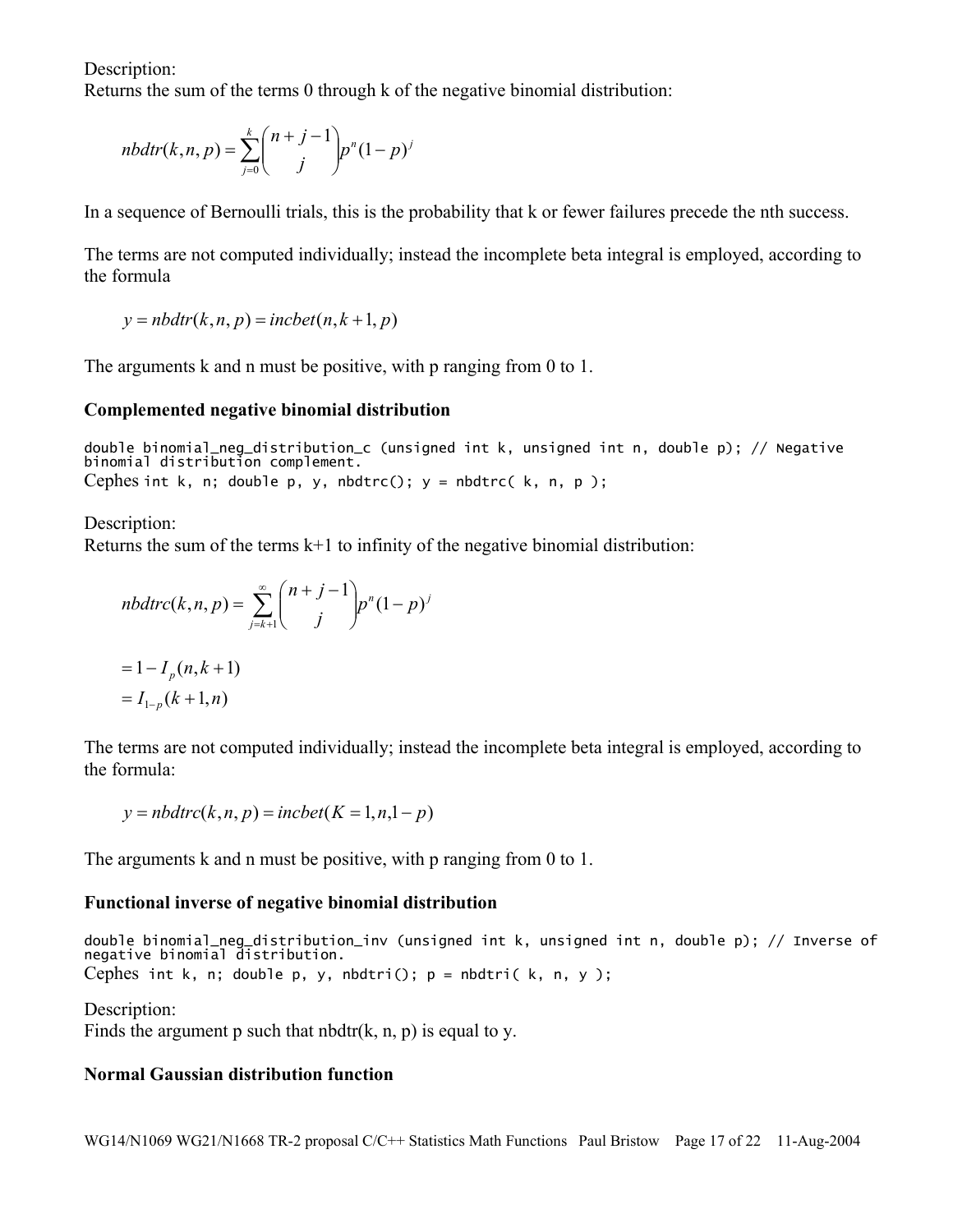double normal\_distribution (double a); // Normal distribution function. double normal\_probability (double a); // Normal distribution function. Cephes double x, y, ndtr();  $y = ndtr(x)$ ;

#### Description:

Returns the area under the Gaussian probability density function, integrated from minus infinity to x:

$$
erf(x) = \frac{2}{\sqrt{\pi}} \int_0^x e^{-t^2} dt
$$

The Gaussian or normal probability distribution function is

$$
N(x) = \frac{1}{\sqrt{2\pi}} \int_{-\infty}^{x} e^{t^2/2} dt
$$
  
=  $\frac{1 + erf(x/\sqrt{2})}{2}$   
=  $1 - \frac{erfc(x/\sqrt{2})}{2}$   
=  $(1 + erf(z))/2 = erfc(z)/2$ 

where

$$
z = x / \sqrt{2}
$$

Computation is via the functions erf and erfc.

Although this function may be calculated using erf and/or erfc, it is considered better to define it separately:

- 1. To facilitate the most accurate implementation.
- 2. For clarity and convenience of users.

#### **Inverse of Normal distribution function**

double normal\_distribution\_inv (double a); // Inverse of normal distribution function. Cephes double x, y, ndtri();  $x = ndtri(y)$ ;

Description:

Returns the argument, x, for which the area under the Gaussian probability density function (integrated from minus infinity to x) is equal to y.

For small arguments  $0 < y < exp(-2)$ , the program computes  $z = sqrt(-2.0 * log(y))$ ; then the approximation is  $x = z - log(z)/z - (1/z) P(1/z) / Q(1/z)$ .

WG14/N1069 WG21/N1668 TR-2 proposal C/C++ Statistics Math Functions Paul Bristow Page 18 of 22 11-Aug-2004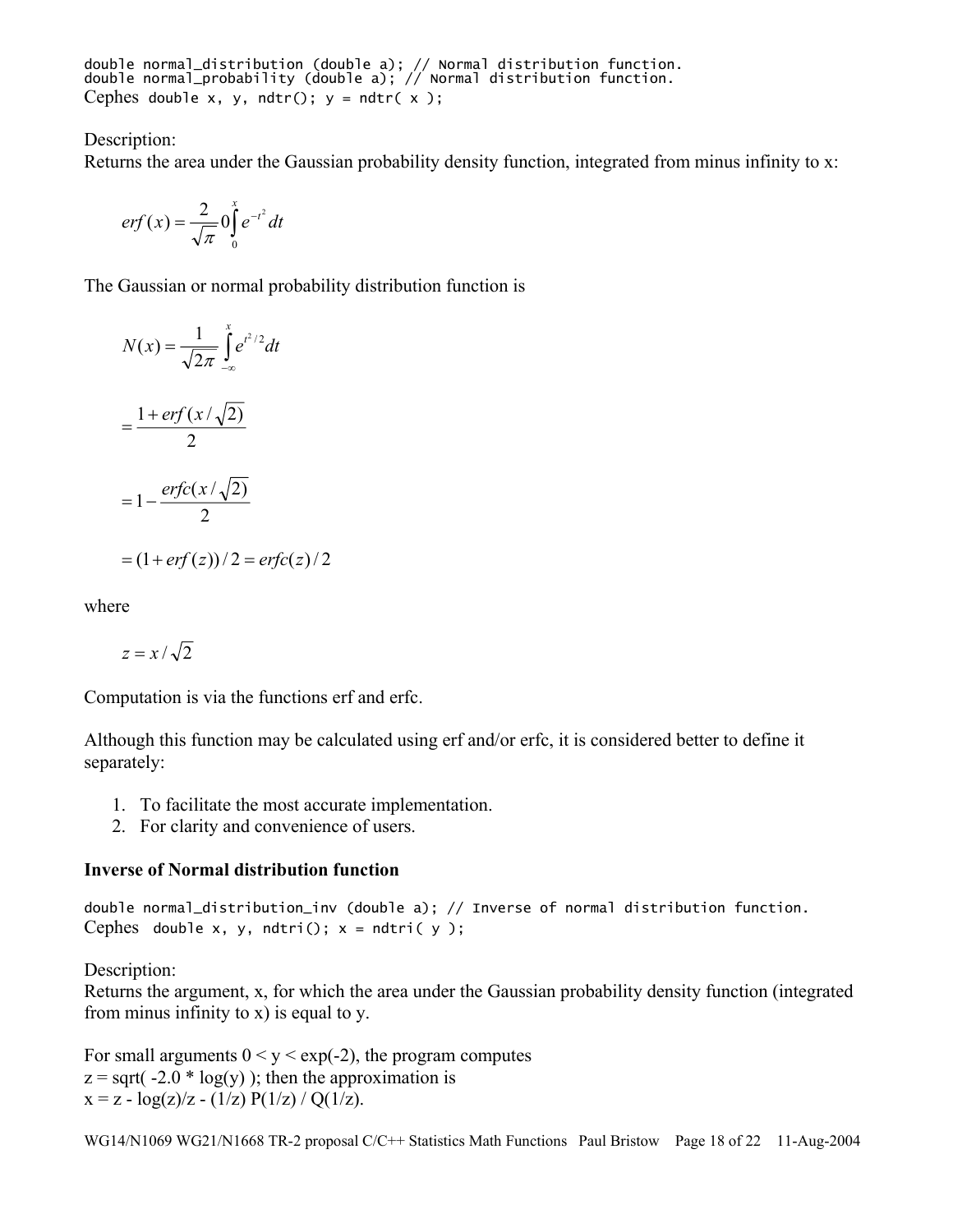There are two rational functions  $P/Q$ , one for  $0 \le y \le exp(-32)$ and the other for y up to exp(-2). For larger arguments,  $w = v - 0.5$ , and  $x/sqrt(2pi) = w + w**3 R(w**2)/S(w**2))$ .

#### **Poisson distribution**

double poisson\_distribution (unsigned int k, double m); // Poisson distribution. Cephes int k; double m, y, pdtr();  $y = pdtr(k, m)$ ;

Description:

Returns the sum of the first k terms (area under the left tail) of the Poisson distribution:

$$
pdir(k, \lambda) = \sum_{j=0}^{k} \frac{e^{-\lambda} \lambda^{j}}{j!}
$$

The terms are not summed directly; instead the incomplete gamma integral is employed, according to the relation:

$$
pdr(k,m) = iganc(k+1,m)
$$

The arguments must both be positive.

#### **Complemented Poisson distribution**

double poisson\_distribution\_c(unsigned int k, double m); // Complemented Poisson distribution. Cephes int k; double m, y, pdtrc();  $y =$  pdtrc( $k, m$ );

Description:

Returns the sum of the terms  $k+1$  to infinity (area under the right tail) of the Poisson distribution:

$$
pdtrc(k, \lambda) - \sum_{j=k+1}^{\infty} \frac{e^{-\gamma} \lambda^j}{j!} = P(k+1, \lambda)
$$

The terms are not summed directly; instead the incomplete gamma integral is employed, according to the formula

$$
y = pdtrc(k, m) = igam(k+1, m)
$$

The arguments k and m must both be positive.

#### **Inverse Poisson distribution**

double poisson\_distribution\_inv(unsigned int k, double y); // Inverse Poisson distribution. Cephes int k; double m, y, pdtr();  $m = pdtri(k, y)$ ;

Description:

Finds the Poisson variable x such that the integral from 0 to x of the Poisson density is equal to the given probability y.

WG14/N1069 WG21/N1668 TR-2 proposal C/C++ Statistics Math Functions Paul Bristow Page 19 of 22 11-Aug-2004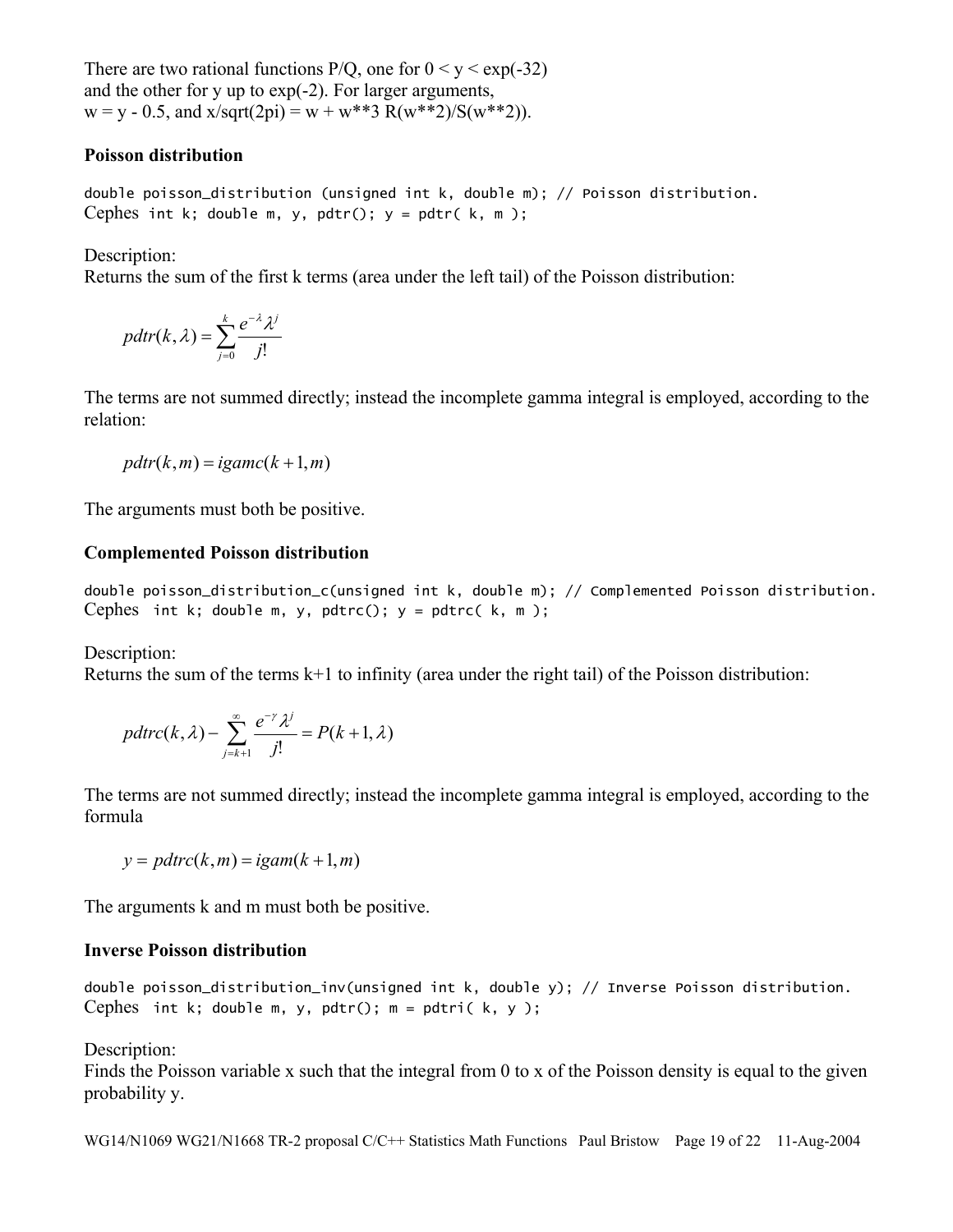This can be found using the inverse gamma integral function and the relation

 $m - i$ *gami*( $k + 1, y$ )

## **Psi (digamma) function**

double digamma(double x); Cephes double x,  $psi$ ();  $y = psi(x)$ ;

Description:

$$
psi(x) = \frac{d}{dx} \ln \Gamma(x)
$$

digamma is the logarithmic derivative of the gamma function. For integer x,

$$
psi(n) = -EUL + \sum_{k=1}^{n-1} \frac{1}{k}
$$

This formula is used for  $0 \le n \le 10$ . If x is negative, it is transformed to a positive argument by the reflection formula:

$$
psi(1-x) = psi(x) + \pi \cdot \cot(\pi \cdot x)
$$

For general positive x, the argument is made greater than 10 using the recurrence:

$$
psi(x+1) = psi(x) + 1/x
$$

Then the following asymptotic expansion is applied:

$$
psi(x) = \log(x) - 1/2x - \sum_{k=1}^{\infty} B_{2k} / (2k \cdot x^{2k})
$$

where the B2k are Bernoulli numbers.

## **Student's t distribution**

```
double students_t _probability(double df, double t); // Student's t. 
double students_t _probability(unsigned int df, double t); // Student's t. 
double students_t (double df, double t); // Student's t. 
double students_t (unsigned int df, double t); // Student's t. 
Cephes double t, stdtr(); short k; y = stdtr(k, t);
```
## Description:

Computes the integral from minus infinity to t of the Student's t distribution with integer  $k > 0$  degrees of freedom:

WG14/N1069 WG21/N1668 TR-2 proposal C/C++ Statistics Math Functions Paul Bristow Page 20 of 22 11-Aug-2004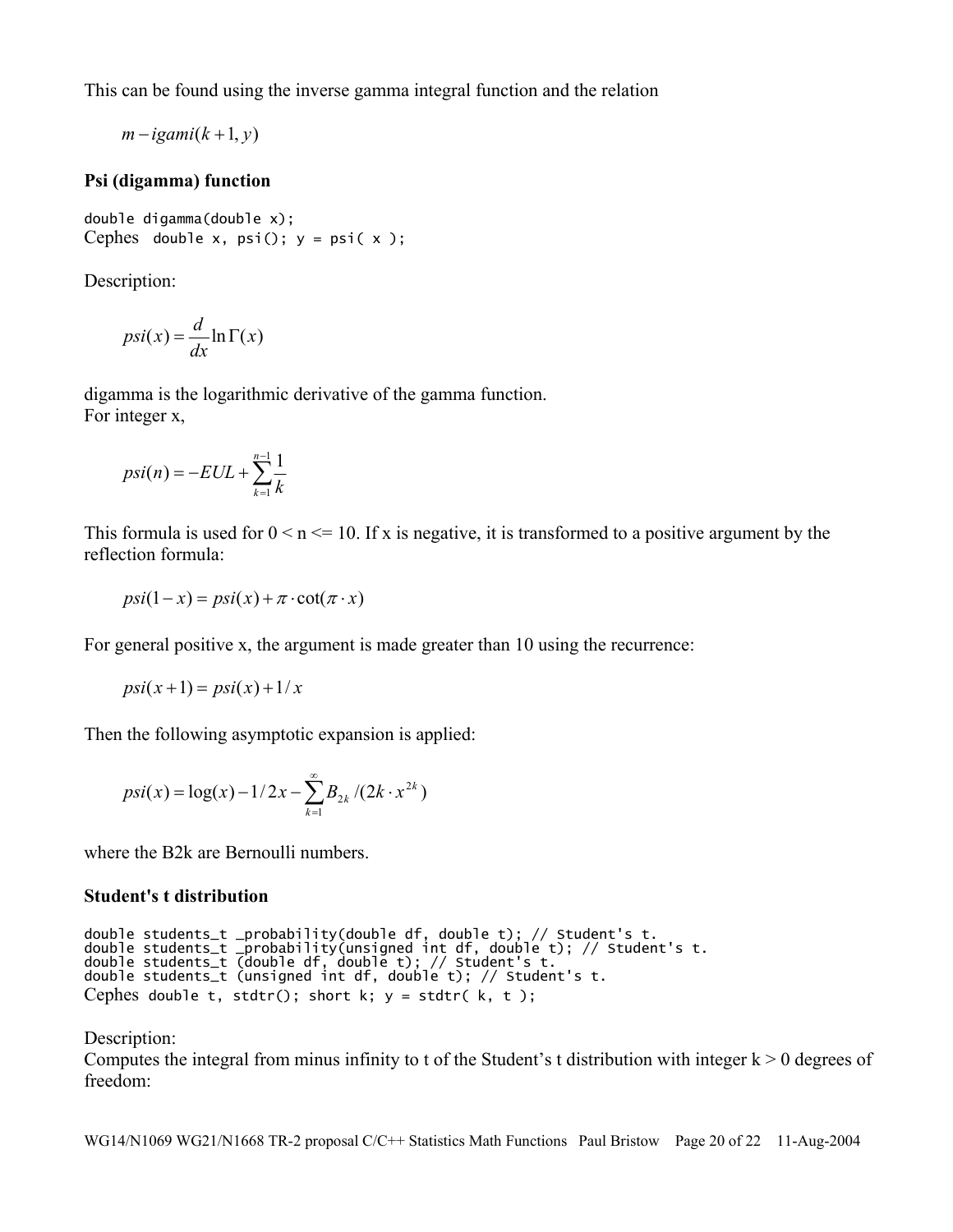$$
sdtr(k,t) = \frac{\Gamma((k+1)/2)}{\sqrt{k\pi} \cdot \Gamma(k/2)} \int_{-\infty}^{t} (1+x^2/k)^{-(k+1)/2} dx
$$

For  $t < -2$ , this may be computed using the relationship to the incomplete beta function:

$$
1 - stdtr(k, t) = \frac{1}{2} \cdot incbet(\frac{k}{2}, \frac{1}{2}, z)
$$

where

 $z = k / (k + t^2)$ 

For higher t, a direct method is derived from integration by parts.

Since the function is symmetric about  $t=0$ , the area under the right tail of the density is found by calling the function with -t instead of t.

## **Functional inverse of Student's t distribution**

```
double students_t_inv (double df, double p); // Inverse of Student's t. 
double students_t_inv(unsigned int df, double p); // Inverse of Student's t. 
double students_t_quantile(double df, double p); // Inverse of Student's t. 
double students_t_quantile (unsigned int df, double p); // Inverse of Student's t. 
Cephes double p, t, stdtri(); int k; t = stdtri(k, p);
```
Description: Given probability p, finds the argument t such that stdtr( $k, t$ ) is equal to p.

## **Math Constants required (Boost proposal in progress)**

(but 40 decimal digit accuracy values will be required to include 128-bit floating point types.)

```
PI = 3.14159265358979323846 pi 
PIO2 = 1.57079632679489661923 pi/2 
PIO4 = 7.85398163397448309616E-1 pi/4 
SQRT2 = 1.41421356237309504880 sqrt(2) 
SQRTH = 7.07106781186547524401E-1 sqrt(2)/2
LOG2E = 1.4426950408889634073599 1/log(2) 
SQ2OPI = 7.9788456080286535587989E-1 sqrt( 2/pi ) 
LOGE2 = 6.93147180559945309417E-1 log(2) 
LOGSQ2 = 3.46573590279972654709E-1 log(2)/2THPIO4 = 2.35619449019234492885 3*pi/4 
TWOOPI = 6.36619772367581343075535E-1 2/pi
```
# **5 Acknowledgements**

In the Boost community forum, expert views on the presentation format of mathematical (and other) functions were expressed by: